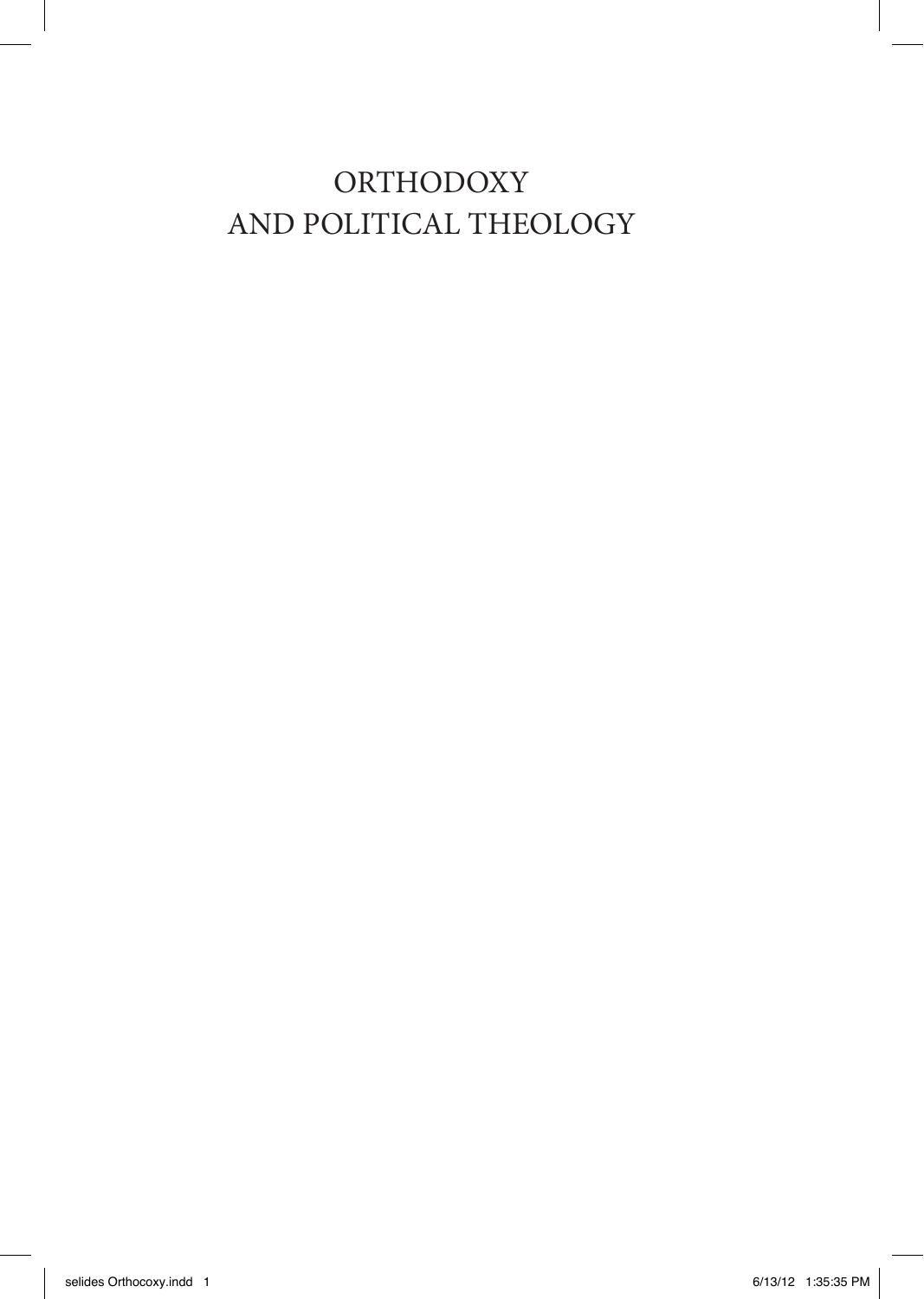### Doxa & Praxis Exploring Orthodox Theology

#### Dr Pantelis Kalaitzidis, *series editor*

*In light of the current challenges faced by global Christianity, Doxa & Praxis, a collaborative effort of the Volos Academy and WCC Publications, invites creative and original reflection that reappraises, reappropriates and further develops the riches of Orthodox thought for a deep renewal of Orthodox Christianity and for the benefit of the whole oikoumene.*

## *Board of Editorial Consultants*

*Metropolitan of Pergamon* John Zizioulas, Ecumenical Patriarchate *Metropolitan of Mount-Lebanon GEORGES KHODR, Greek Orthodox* Patriarchate of Antioch

- Rev Dr Emmanuel Clapsis, *Holy Cross Greek Orthodox School of Theology*, Boston
- Dr Tamara Grdzelidze, *Program Executive*, *Faith and Order*, WCC
- Dr Alexei Bodrov, *Rector*, *St Andrews Biblical Theological Institute*, Moscow
- Dr Angeliki Ziaka, *Assistant Professor at the School of Theology*, *Thessaloniki University*
- Dr Peter Bouteneff, *Associate Professor*, *St Vladimir's Theological Seminary*, New York
- Dr Radu Preda, *Associate Professor of Cluj-Napoca University*, *Director of the Romanian Institute for Inter-Orthodox*, *Inter-Confessional*, *Inter-Religious Studies* (INTER)
- JULIJA VIDOVIC, MTh, *Member of the Central Committee of the Conference of European Churches* (Orthodox Serbian Church)
- Aikaterini Pekridou, MTh, *Irish School of Ecumenics*, *Trinity College,*  Dublin, and *The Academy for Theological Studies*, Volos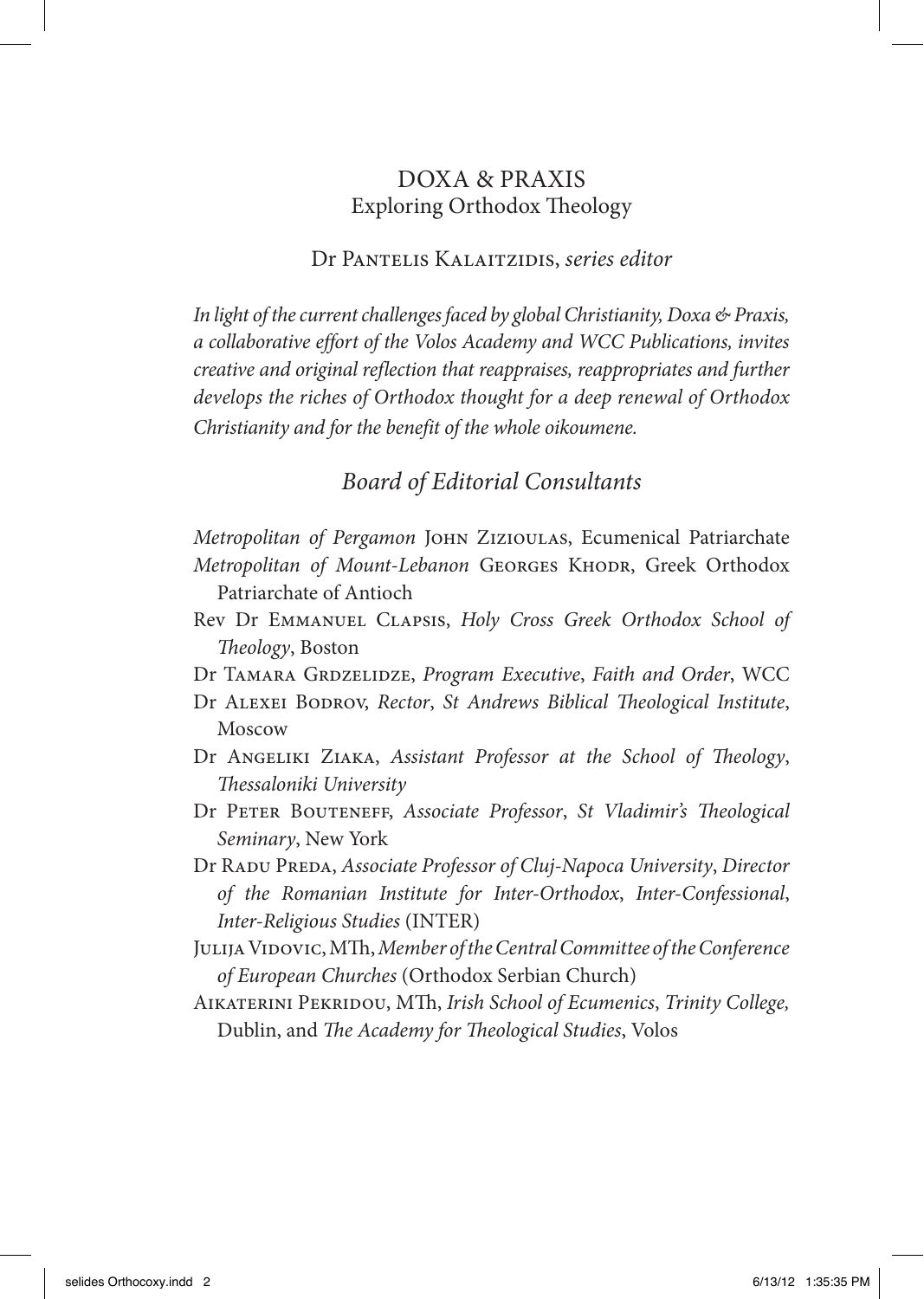PANTELIS KALAITZIDIS

# **ORTHODOXY AND POLITICAL THEOLOGY**

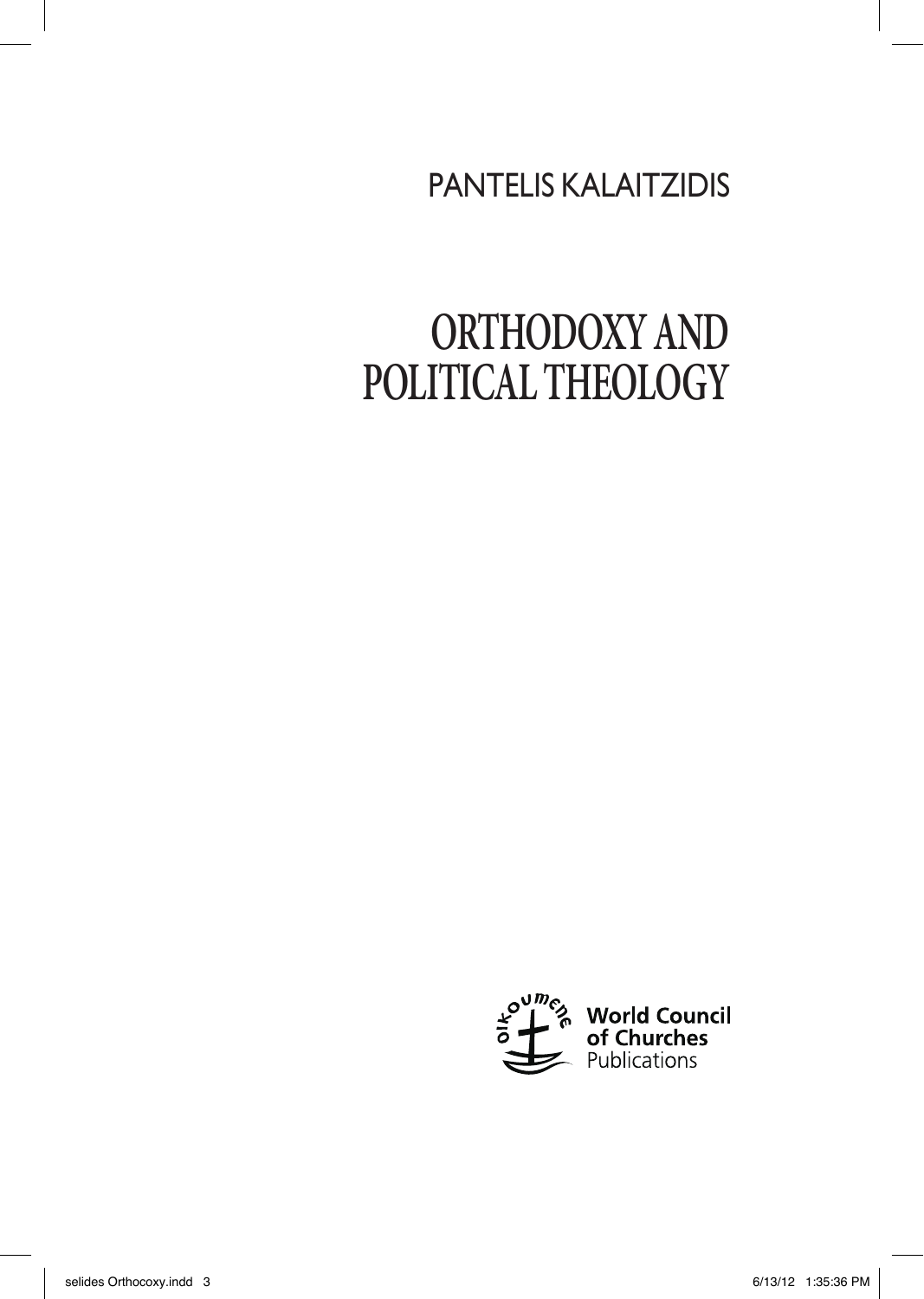#### ORTHODOXY AND POLITICAL THEOLOGY Doxa & Praxis series

Translated from the Greek by FR GREGORY EDWARDS

Copyright © 2012 WCC Publications. All rights reserved. Except for brief quotations in notices or reviews, no part of this book may be reproduced in any manner without prior written permission from the publisher. Write: publications@ wcc-coe.org.

WCC Publications is the book publishing programme of the World Council of Churches. *Founded in 1948, the WCC promotes Christian unity in faith, witness and service for a just and peaceful world. A global fellowship, the WCC brings together more than 349 Protestant, Orthodox, Anglican and other churches representing more than 560 million Christians in 110 countries and works cooperatively with the Roman Catholic Church.*

*Opinions expressed in WCC Publications are those of the authors.*

Scripture quotations are from the New Revised Standard Version Bible, © copyright 1989 by the Division of Christian Education of the National Council of the Churches of Christ in the USA. Used by permission.

Book design and typesetting: Indiktos Publications, Athens-Greece ISBN: 978-2-8254-1581-8

World Council of Churches 150 route de Ferney, P.O. Box 2100 CH-1211 Geneva 2, Switzerland http://publications.oikoumene.org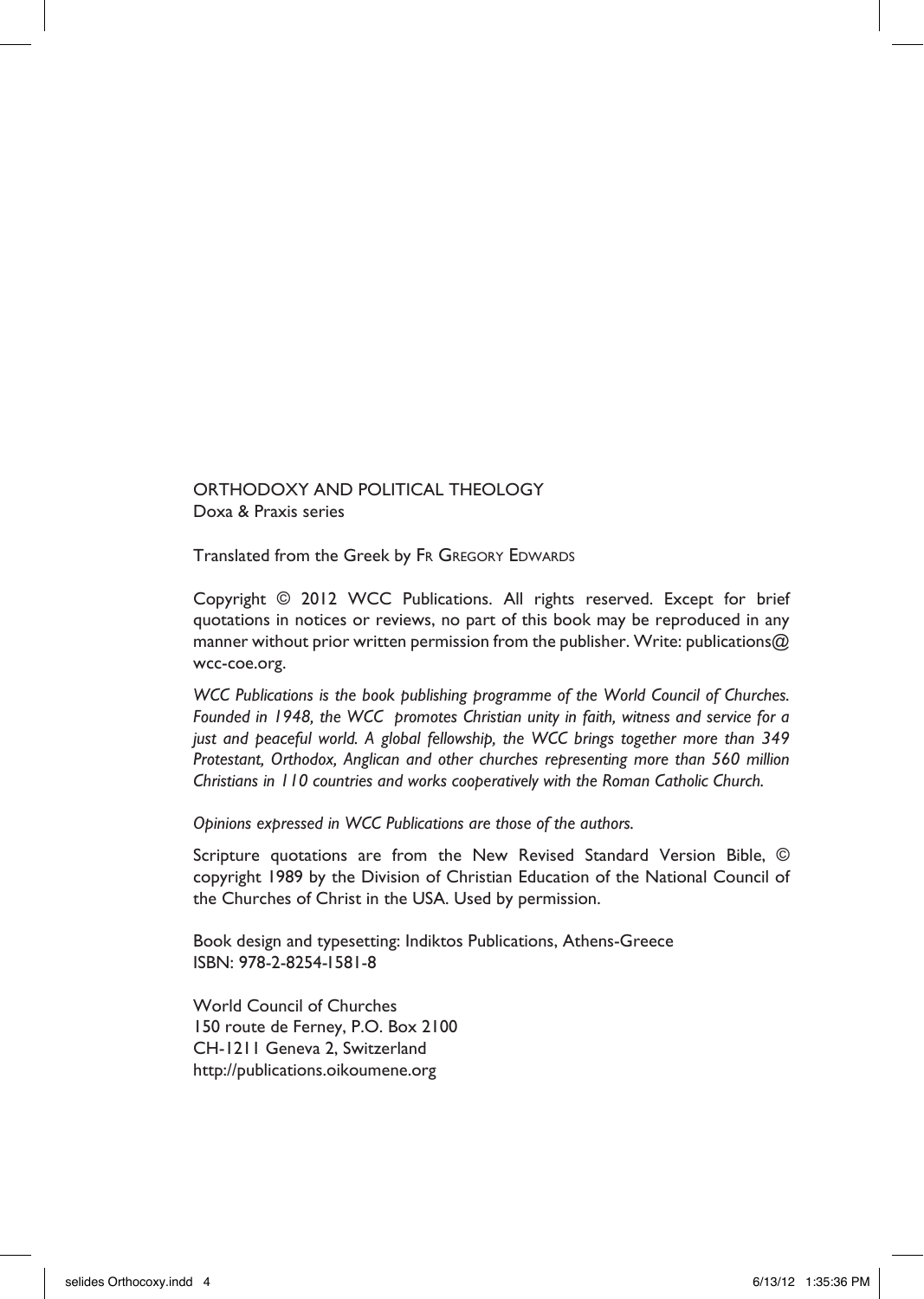*To His All-Holiness The Ecumenical Patriarch Bartholomew, For the Anniversary of His 50 Years of Ministry And 20 Years of Patriarchal Diakonia, For His Fervent Ecumenical Commitment, And His Actions and Public Addresses On Behalf of the Environment, Social Justice, and Religious Tolerance*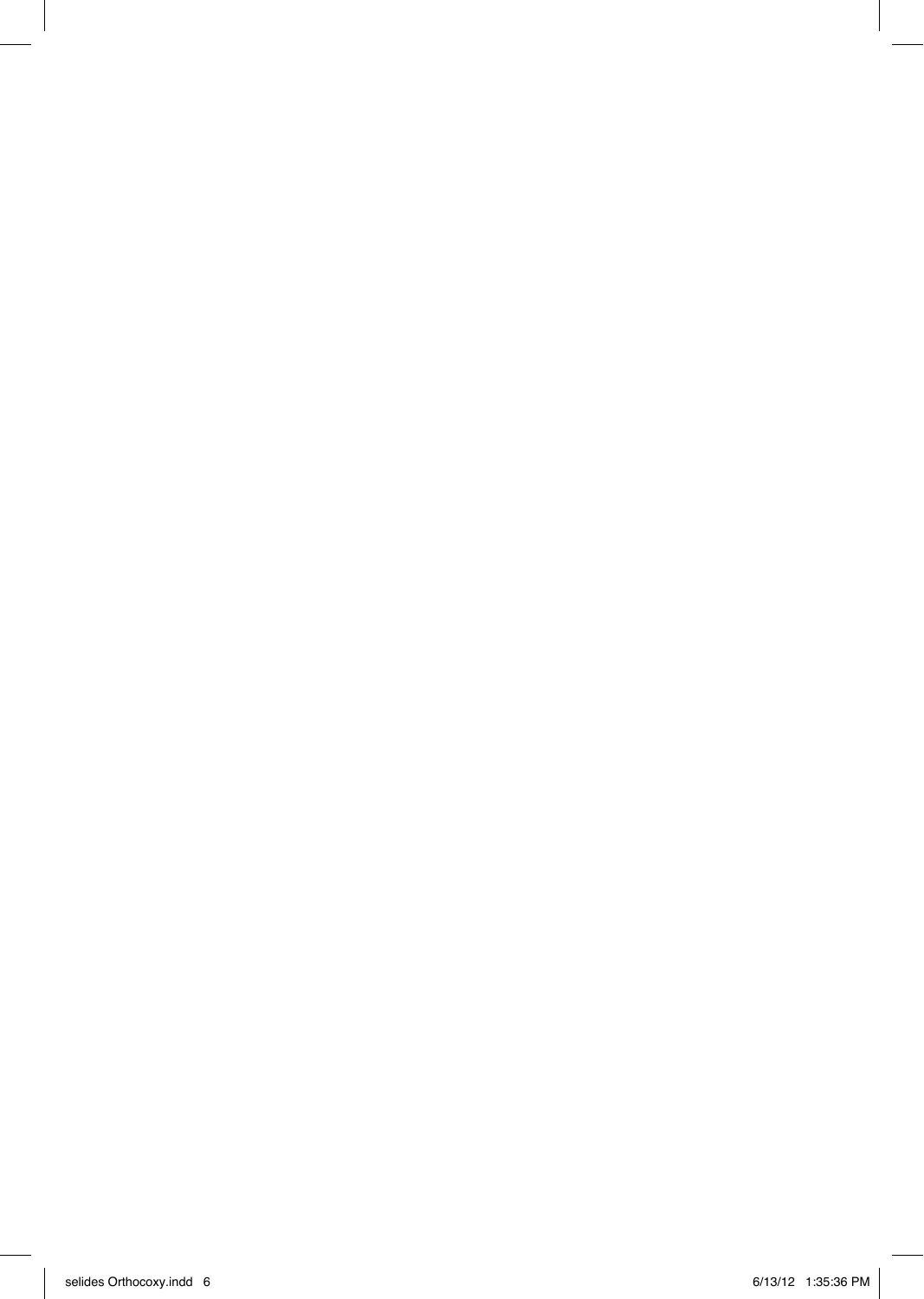## **CONTENTS**

#### **PART I ORTHODOXY AND POLITICAL THEOLOGY**

| CHAPTER 1                                    |  |
|----------------------------------------------|--|
| CHAPTER 2                                    |  |
| CHAPTER 3<br>WHY HAS ORTHODOXY NOT DEVELOPED |  |
| CHAPTER 4                                    |  |

#### **PART II ESCHATOLOGY AND POLITICS**

| CHAPTER <sub>5</sub>                                          |  |
|---------------------------------------------------------------|--|
| CHAPTER 6<br>THE CHURCH AND POLITICS, MINISTRY AND POWER  113 |  |
| CHAPTER 7                                                     |  |
|                                                               |  |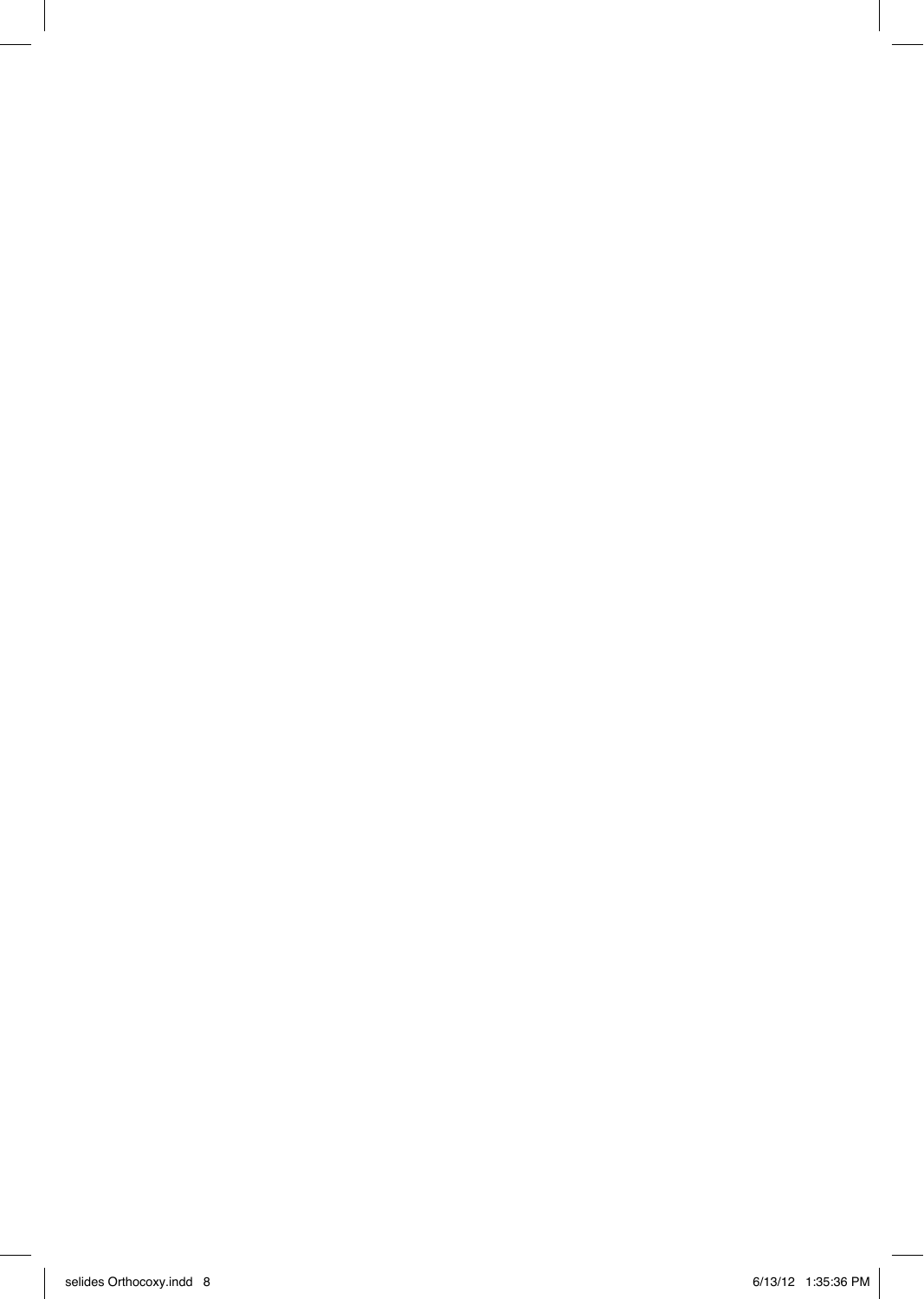#### PREFACE

Ine of the main features of Eastern Orthodox theology and liturgical experience is its vision of the catholic/holistic transformation and salvation of the whole creation, of the cosmos and humankind, and therefore the transformation of history, which has been assumed in the deified flesh of the Son and Word of God. Just as Christ assumed the whole human person and the entirety of human nature, so should the church seek to assume -and then to transform and save- the whole human (body and soul, spirit and matter), as well as every aspect of his or her life (including the political, social, and economic aspects of this life, not just the spiritual or religious).

But this is not always the case when we come to the Orthodox Church, which, primarily for historical reasons, could not provide an adequate public witness of its eucharistic and eschatological self-consciousness, of its experience of the active expectation of the reign of God, and of the implications this expectation has for the "political" realm, viz. the Gospel commandments for social justice and solidarity with the poor, the marginalized, and the victims of history.

The aim of this book, therefore, is to study the relationship between Orthodoxy and political theology. Taking as its starting point the invention of "political theology" by the German conservative philosopher of law Carl Schmitt, followed by the leftist turn in political theology initiated by theologians such as Johann Baptist Metz, Jürgen Moltmann, Dorothee Sölle, and Latin American liberation theology, this work proposes to examine the reasons for which Orthodoxy -with few exceptions- has not developed a "political theology," in the liberating and radical sense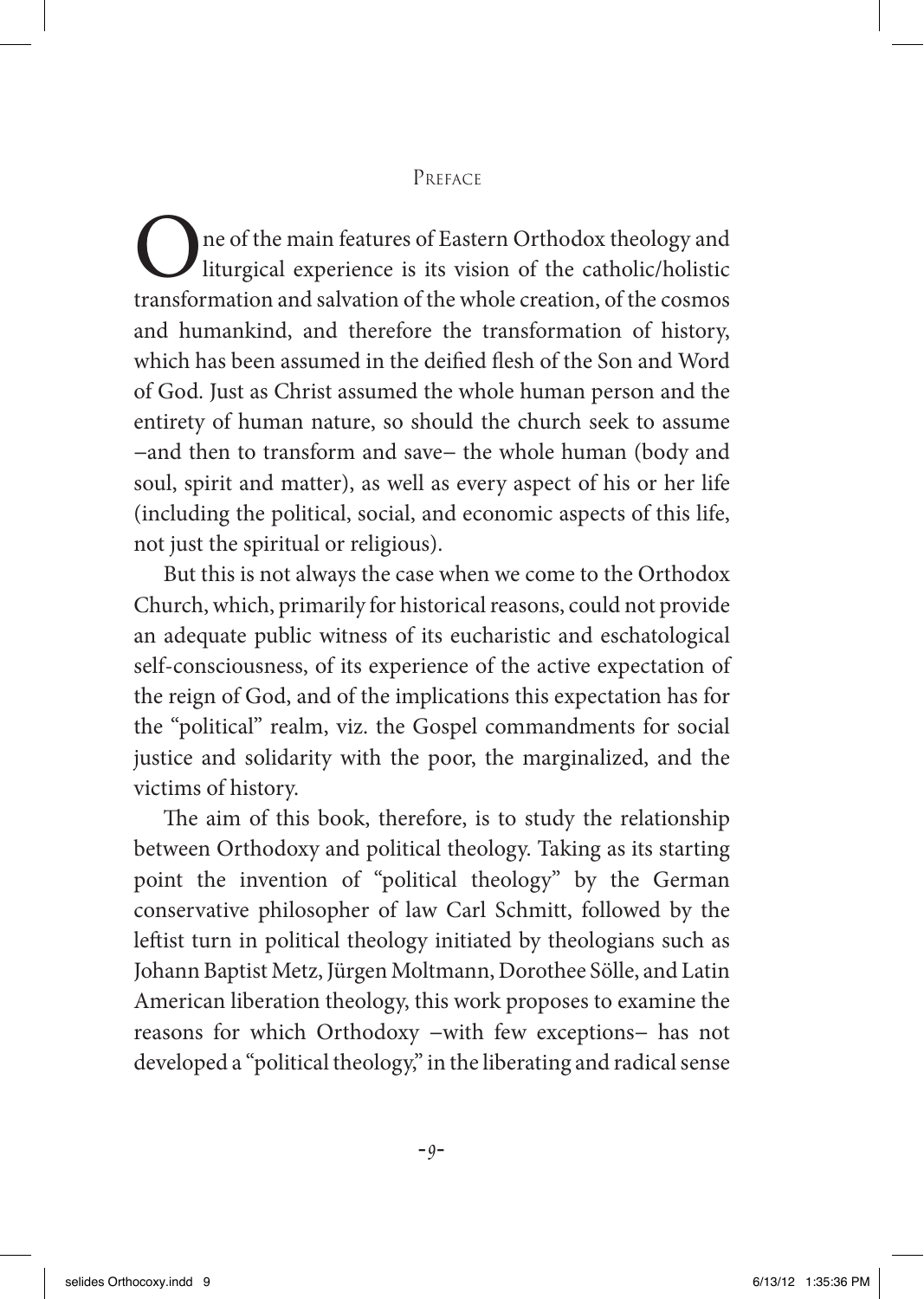#### PANTELIS KALAITZIDIS

of the term. It looks also to understand why prominent Orthodox theologians have underestimated, or even misunderstood, the meaning and content of political theology, or why the idea of the "theological or Christian left" has not developed in the Orthodox milieu, as it has in many countries of Western Europe and America. This book then tries to gather the elements and premises of an Orthodox approach to political and liberation theology, based mainly on the eschatological understanding of the church and its eucharistic constitution, on the biblical texts and the patristic tradition, and on the works and major contributions of contemporary Eastern Orthodox theologians, especially those of the Diaspora.

The two main parts of the present book were initially published separately, but constitute a continuum of thought which has been reviewed and edited in order to suit the present work. The first text ("Orthodoxy and Political Theology"1 ) was originally presented in the framework of an international graduate student seminar entitled: "Biblical Liberation Theology, Patristic Theology, and the Ambivalences of Modernity." This seminar was co-organized by the Volos Academy for Theological Studies, the Faculty of Theology of Heidelberg University, and the School of Theology of Thessaloniki University, and was hosted by the Volos Academy for Theological Studies in Volos, Greece, on May 28-30, 2009. A collective volume resulted from this seminar, and has been published in Greek by "Indiktos Publications" in Athens, in 2012. My text appears here for the first time in English, translated with solicitude and thoughtfulness by Fr Gregory Edwards. The second text of the present book ("Eschatology and Politics"), also initially

**<sup>1.</sup>** Sections of this text were initially translated by Dr Haralambos Ventis.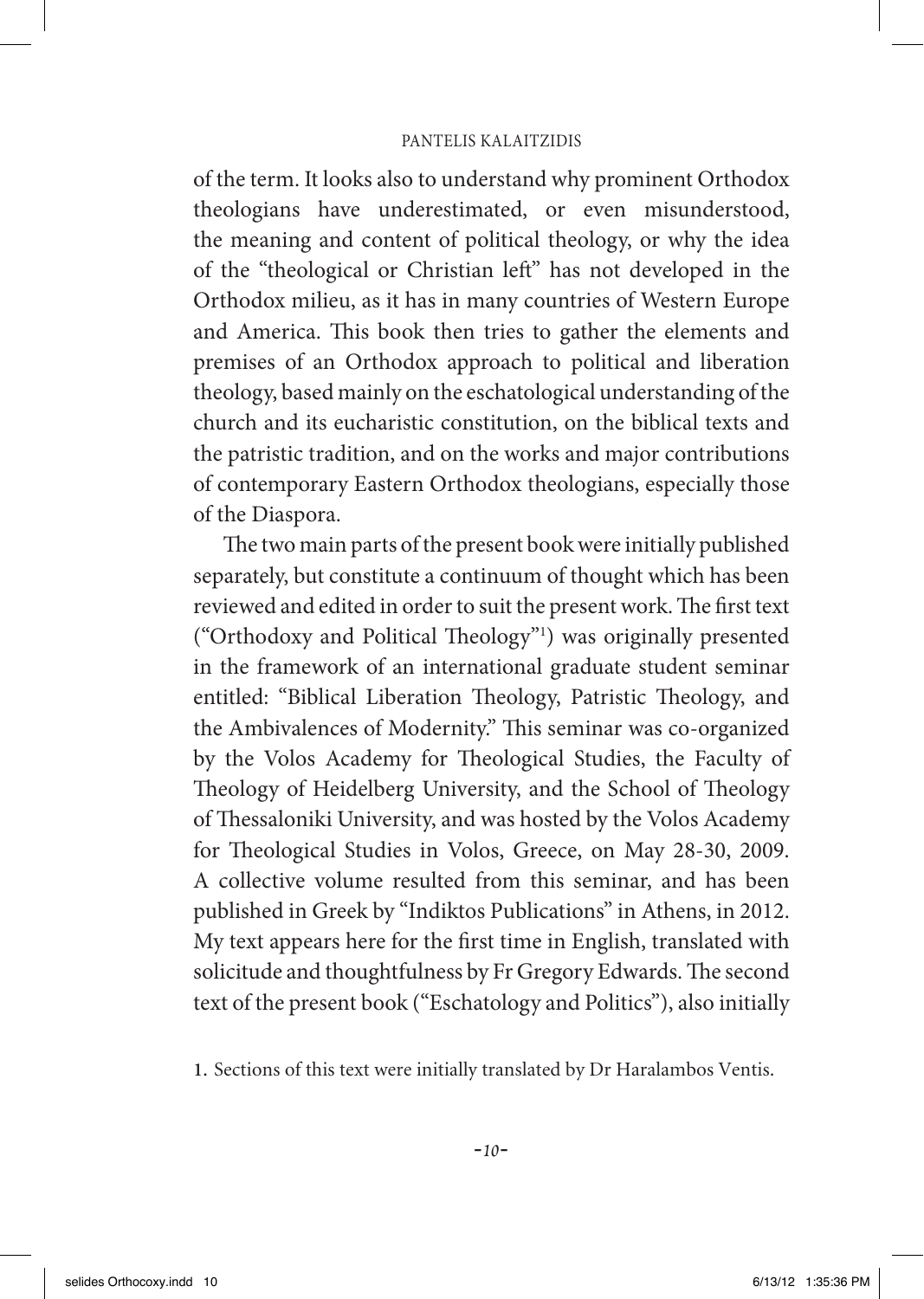appeared in Greek, as my personal contribution to the Festschrift volume dedicated to Elder Aimilianos of Simonos Petras (on Mount Athos).2 It appears here for the first time in English in this fine translation prepared by Fr Gregory Edwards.

Before closing this Preface, I would like to extend my warmest thanks to the many people who helped me develop and prepare this book, particularly Fr Gregory Edwards, Dr Ulrich Duchrow, Dr Petros Vassiliadis, Dr Stelios Tsompanidis, Dr Norman Russell, Dr Daniel Ayuch, Dr Aristotle Papanikolaou, Dr Haralambos Ventis, Matthew Baker, MTh, and Nikos Asproulis, MTh. Special thanks are due to my Lebanese friend Amal Dibo, from the American University of Beirut, for her warm hospitality in Beirut during the Bright Week of Easter of 2012, when this book was finished.

I dedicate this book to His All-Holiness, the Ecumenical Patriarch Bartholomew, for his fervent ecumenical commitment, and his active engagement on behalf of the environment, social justice, and religious tolerance. It is our very humble attempt to recognize what he has done over many years for the witness and presence of Orthodoxy in the changing contemporary world.

> *Volos-Beirut, Easter 2012* PANTELIS KALAITZIDIS

**2.** Pantelis Kalaitzidis, "Eschatology and Politics," in: *Synaxis Efcharistias, Festschrift volume for Elder Aimilianos of Simonopetra*, Athens: Indiktos Publications, 2003, pp. 483-527 [in Greek].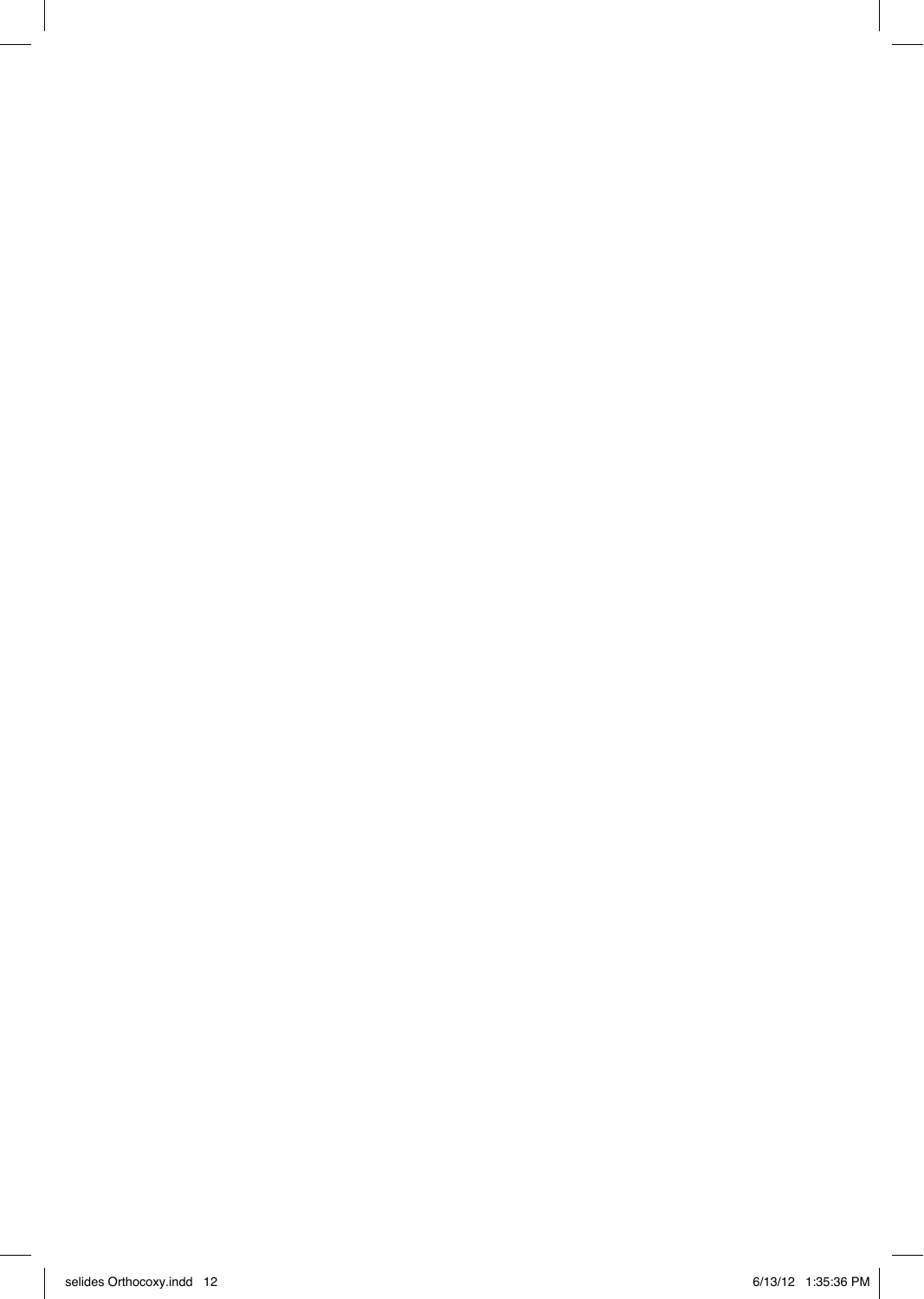# PART I ORTHODOXY AND POLITICAL THEOLOGY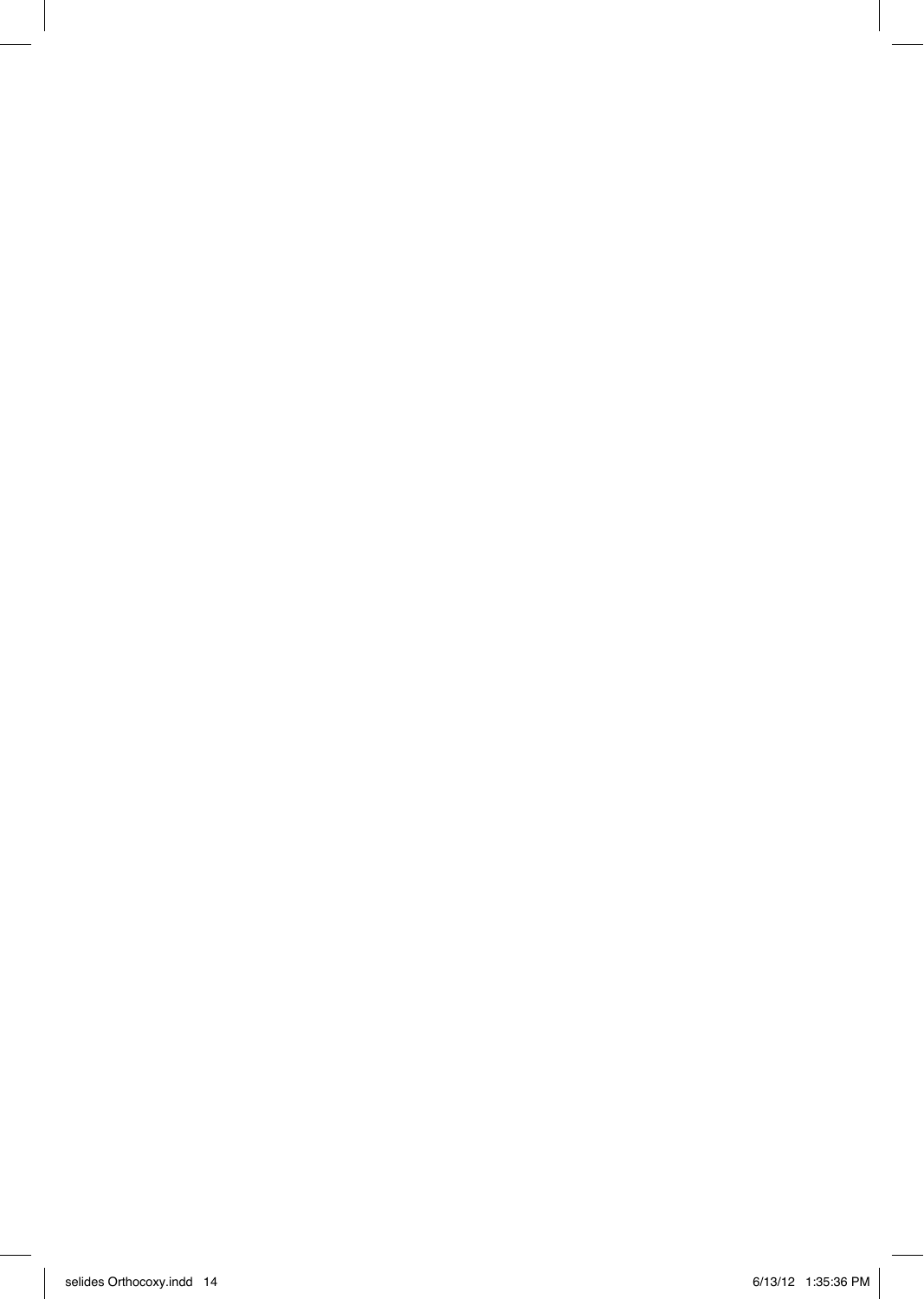## CHAPTER 1 **The Theology of Politics**

Although political theology seems to be the chief means by  $\Gamma$  which Christians understand their role in the larger world, it has not always had an illustrious history. To my knowledge, the term "political theology" was first used in Carl Schmitt's work of the same title, which was published in 1922. This is not to imply that elements of political theology are absent in the preceding scholarship, or that traces or examples of political theology cannot be discerned throughout the history of the church, earlier as well as more recent. In his small but now classic book *Political*  Theology,<sup>1</sup> the conservative Roman Catholic German philosopher of law, Carl Schmitt, who adhered to National Socialism and whom Jacob Taubes called the "apocalyptician of counterrevolution,"2 held that "all significant concepts of the modern theory of the state are secularized theological concepts." And this "not only because of their historical development  $-$  in which they were transferred from theology to the theory of the state, whereby, for example, the omnipotent God became the omnipotent lawgiver ‒ but also because of their systematic structure, the recognition of which is necessary for a sociological consideration of these

**1.** Carl Schmitt, *Political Theology: Four Chapters on the Concept of Sovereignty*, trans. by George Schwab, Cambridge, MA: The MIT Press, 1985 (1<sup>st</sup> German edition 1922, 2nd 1934); Greek translation with notes and postface: Panayiotis Kondylis, Athens: Leviathan Publications, 1994. **2.** Jacob Taubes, *The Political Theology of Paul*, ed. by Aleida Assmann and Jan Assmann, in conjunction with Horst Folkers, Wolf-Daniel Hartwich, and Christoph Schulte, transl. by Dana Hollander, Stanford, CA: Stanford University Press, 2004, p. 69.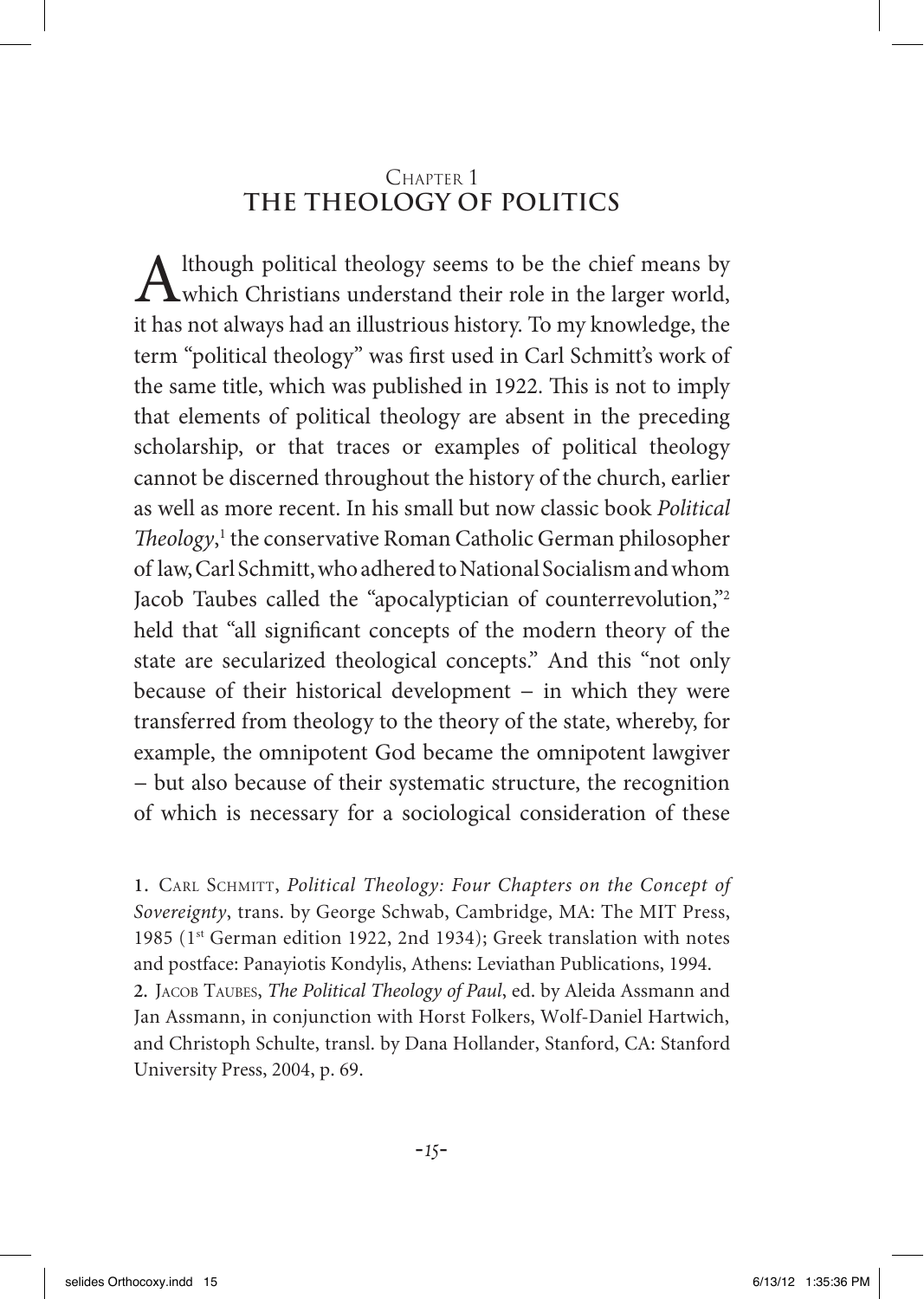concepts." For example, when referring to "emergencies" (that is to a deviation or aberration, as Schmitt would have it, from institutional normalcy), he maintains that "the exception in jurisprudence is analogous to the miracle in theology."3 Hence, Schmitt consistently upholds a structural analogy between the fundamental concepts of a state based on law, on the one hand, and theology as well as metaphysics, on the other.

This leads Schmitt to insist rather doggedly on accord between the social structure of any particular era and its metaphysical worldview. In his own words, "the idea of the modern constitutional state triumphed together with deism,<sup>4</sup> a theology and metaphysics that banished the miracle from the world. This theology and metaphysics rejected not only the transgression of the laws of nature through an exception brought about by direct intervention, as is found in the idea of a miracle, but also the sovereign's direct intervention in a valid legal order." According to Schmitt, "the rationalism of the Enlightenment rejected the exception in every form. Conservative authors of the [French] counter-revolution who were theists could thus attempt to support the personal sovereignty of the monarch ideologically, with the aid of analogies from a theistic theology."5

**3.** Carl Schmitt, *Political Theology*, English translation, p. 36.

**4.** According to the idea of deism, God, having created the world and then instituted natural determinism, no longer intervenes in its function. Theismus, on the contrary, assumes this kind of intervention. See PANAYIOTIS KONDYLIS' notes in his Greek translation of Carl Schmitt's, *Political Theology*, p. 117, note 51.

**5.** Carl Schmitt, *Political Theology*, English translation, pp. 36-37. Cf. Giorgio Agamben's critical remarks in his essay: *Stato di eccezione*, Torino: Bollati Boringhieri Editore, 2003.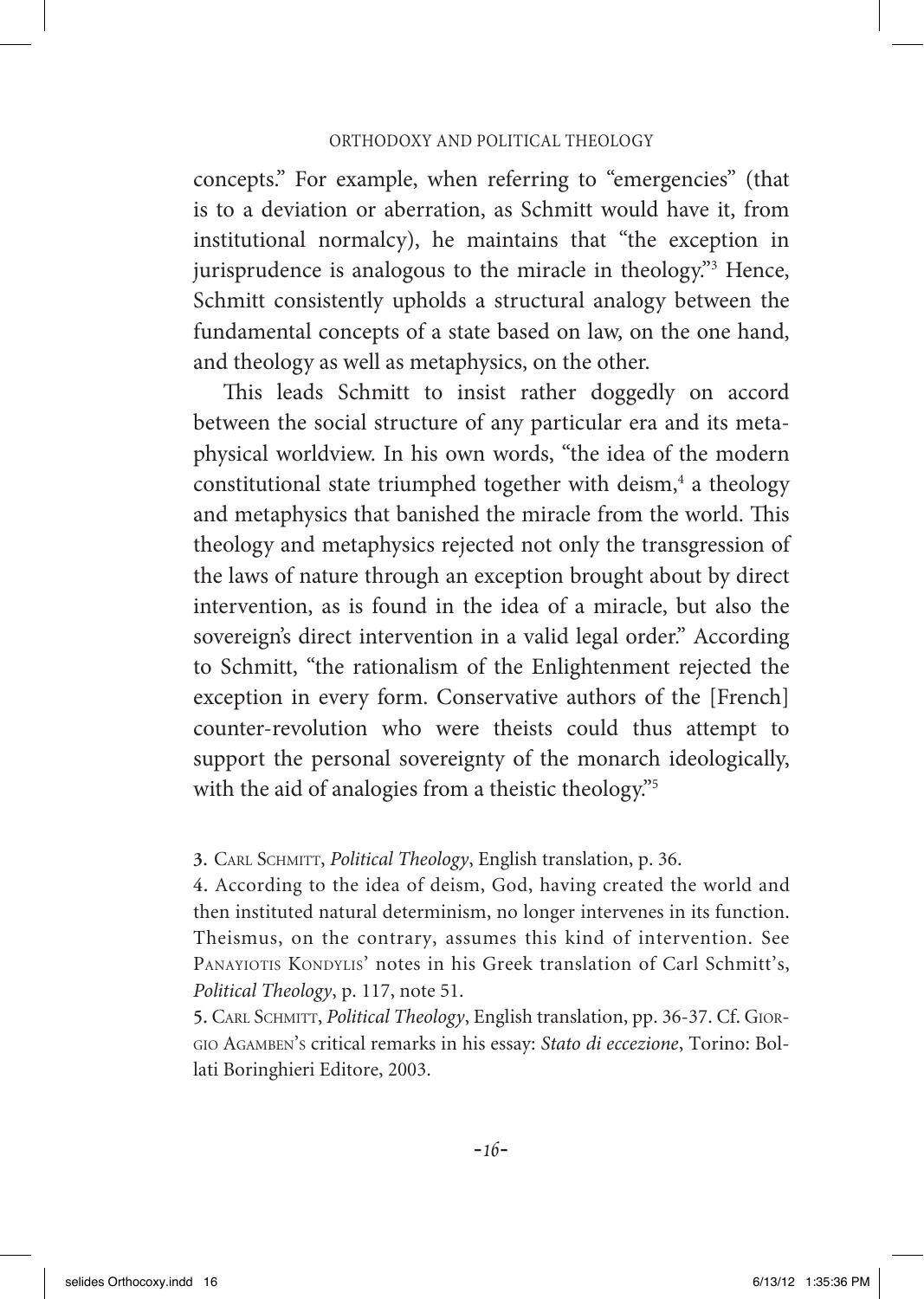Carl Schmitt, in fact, goes so far as to argue that "in the theory of the state of the seventeenth century, the monarch is identified with God and has in the state a position exactly analogous to that attributed to God in the Cartesian system of the world. According to [Frederic] Atger, 'The prince develops all the inherent characteristics of the state by a sort of continual creation. The prince is the Cartesian god transposed to the political world."<sup>6</sup> In line with this perspective, Schmitt gladly extends René Descartes's syllogism, according to which "the works created by several masters are not as perfect as those created by one. 'One sole architect' must construct a house and a town; the best constitutions are those that are the work of a sole wise legislator, they are 'devised by only one'; and finally, a sole God governs the world." Thus, for obvious reasons, which are connected to his opposition toward parliamentary democracy and the spirit of dialogue, Schmitt rushes to adopt Descartes's position, which says that "It is God who established these laws in nature just as a king establishes laws in his kingdom."7 Schmitt, moreover, does not fail to pinpoint the contradiction between the tendency - already established in the  $19<sup>th</sup>$  century – for dialogical participation and other similar democratic institutions on the one hand (which he is quick to attribute to a theology of immanence, while deliberately skipping any references to Trinitarian theology and its vision of interpenetration), and the 17<sup>th</sup>-18<sup>th</sup> century understanding of God, on the other hand, which upholds "his transcendence vis-à-vis the world,"8 just as to that period's philosophy of state belongs the

**<sup>6.</sup>** Carl Schmitt, *Political Theology*, op. cit., pp. 46-47.

**<sup>7.</sup>** Carl Schmitt, *Political Theology*, p. 47.

**<sup>8.</sup>** Carl Schmitt, *Political Theology*, p. 50.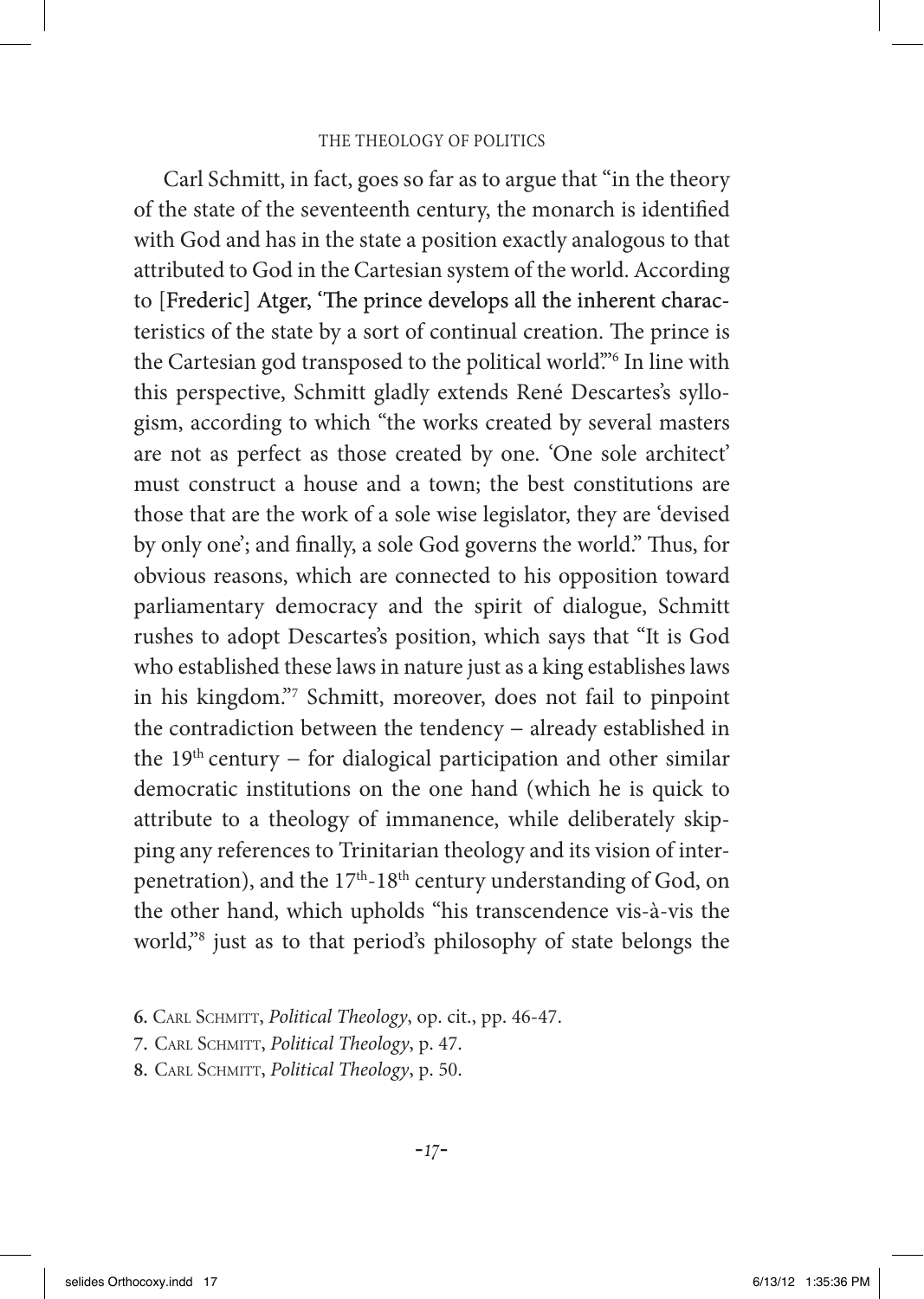notion of the transcendence of the sovereign vis-à-vis the state. As Schmitt famously wrote at the beginning of *Political Theology*, "Sovereign is he who decides on the exception."9

Among the multitude of concepts that built up and lent support to Schmitt's theory, such as sovereignty, decision, exception, state of emergency, ruler, sovereign, sovereign dictatorship, prescribed dictatorship, friend-foe, etc., a key concept which directly concerns us here is that of Representation, which is intimately related to the theory of the ruler and the concept of "decision." According to Schmitt, because God is no longer visible, he has resolved to transfer, permanently and completely, the supreme authority for decision–making on all worldly and spiritual affairs to his human representative on earth. This idea, which is so central to Schmitt's work, renders even more obvious his affinity for

**9.** Carl Schmitt, *Political Theology*, p. 5. On all these issues, see also the following works of Carl Schmitt: *The Concept of the Political*, transl. by George Schwab, Chicago: University of Chicago Press, 2007; *Theory of the Partisan: Intermediate Commentary on the Concept of the Political*, transl. by G. L. Ulmen, New York: Telos Press, 2007; *The Leviathan in the State Theory of Thomas Hobbes: Meaning and Failure of a Political Symbol*, transl. by George Schwab, Chicago: University of Chicago Press, 2008; *Political Romanticism*, transl. by Guy Oakes, Cambridge, MA: The MIT Press, 1986; *La dictature*, traduit de l'allemand par M. Köller et D. Séglard, Paris: Seuil, 2000; *La valeur de l'état et la signification de l'individu*, traduction et notes par Sandrine Baume, Genève : Librairie Droz, 2000; *State*, *Movement*, *People: The Triadic Structure of the Political Unity*, transl. Simona Draghici, Corvallis: Plutarch Press, 2001; *Constitutional Theory*, transl. by Jeffrey Seitzer, Durham, NC: Duke University Press, 2008; *Legality and Legitimacy*, transl. by Jeffrey Seitzer, Durham, NC: Duke University Press, 2004; *Crisis of Parliamentary Democracy*, transl. by Ellen Kennedy, Cambridge, MA: MIT Press, 2000.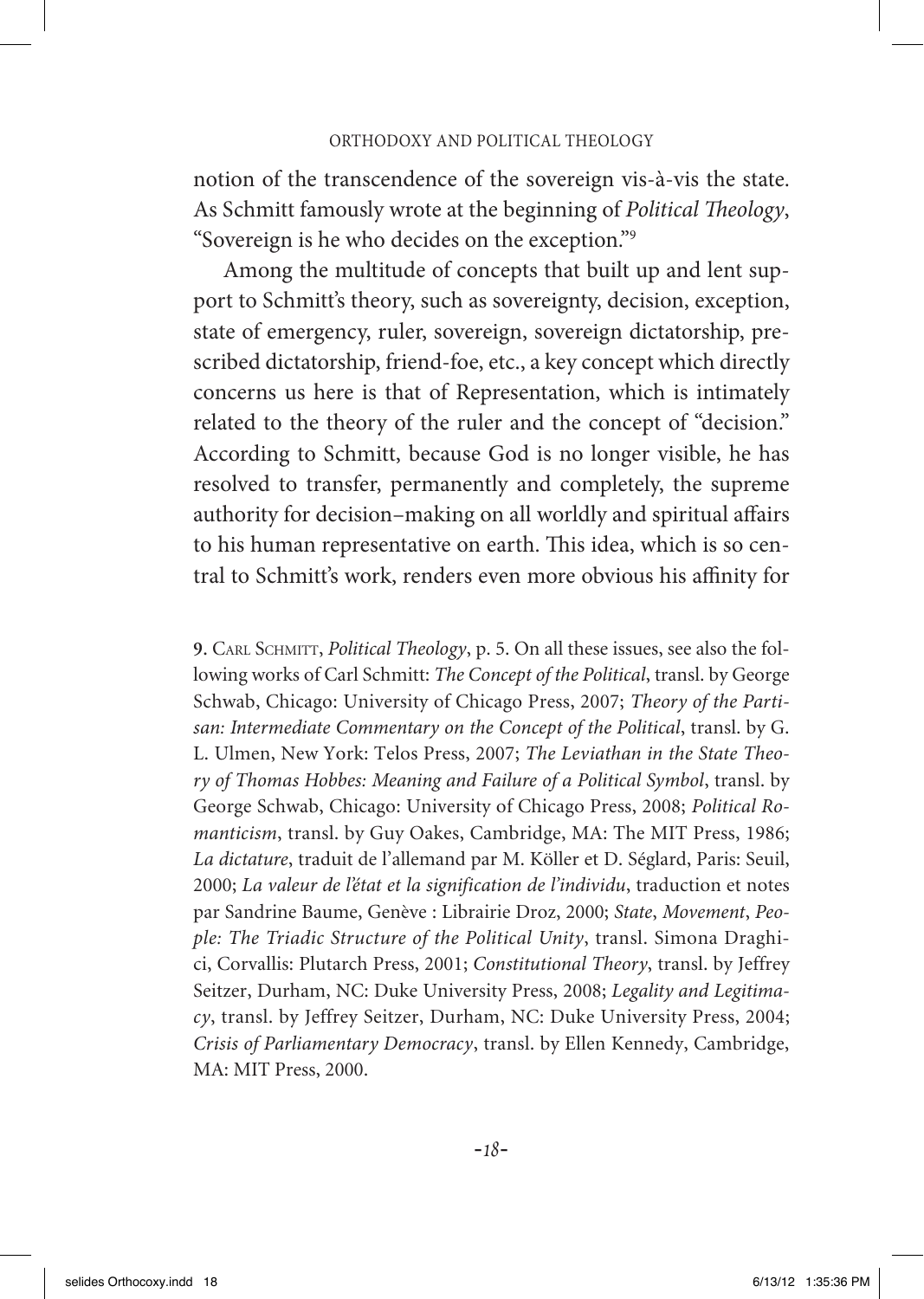monarchical/authoritarian regimes, and for a kind of "theology of empire" or a theological justification of monarchy similar to what was first worked out by Eusebius of Caesarea, as we shall see below. It is noteworthy that Schmitt remained fundamentally anti-Trinitarian and exclusively monarchical in his theology, because he considered the Christian doctrine of the Holy Trinity to be both problematic and threatening for the status quo. This is because, notwithstanding its parallel commitment to safeguarding the unity of God, the concept of the Trinity introduces difference and dialogue among the three divine persons, which are not conducive to a pro-royalist perspective. In his rejection of Trinitarianism as a threat to the monarchy, Schmitt follows along the lines of Hobbes' pro-Arian theological standpoint. Such a radical absolute monotheism, which subordinates the Son to the status of a creature, is inherently absolutist as well as arbitrary. In light of these attributes, it is far from accidental that radical monotheism was immediately adopted by both the Western and the Eastern emperors of the Roman Empire, who readily saw themselves as substitutes for a created Christ. It is believed that this particular version of "political theology," which was worked out by the equally pro-Arian bishop of Caesarea Eusebius - regarded by many as the founder of church history – served as the cornerstone of so-called Byzantine caesaropapism since, in the political ideology which sprung from it, the emperor was looked upon as God's representative on earth, and as an "equal to the apostles" who exercised a political function.<sup>10</sup> It should be kept in mind

**10.** For analysis and evidence, see Francis Dvornik, *Early Christian and Byzantine Political Philosophy. Origins and Background*, Washington, DC: The Dumbarton Oaks Center for Byzantine Studies, Trustees for Harvard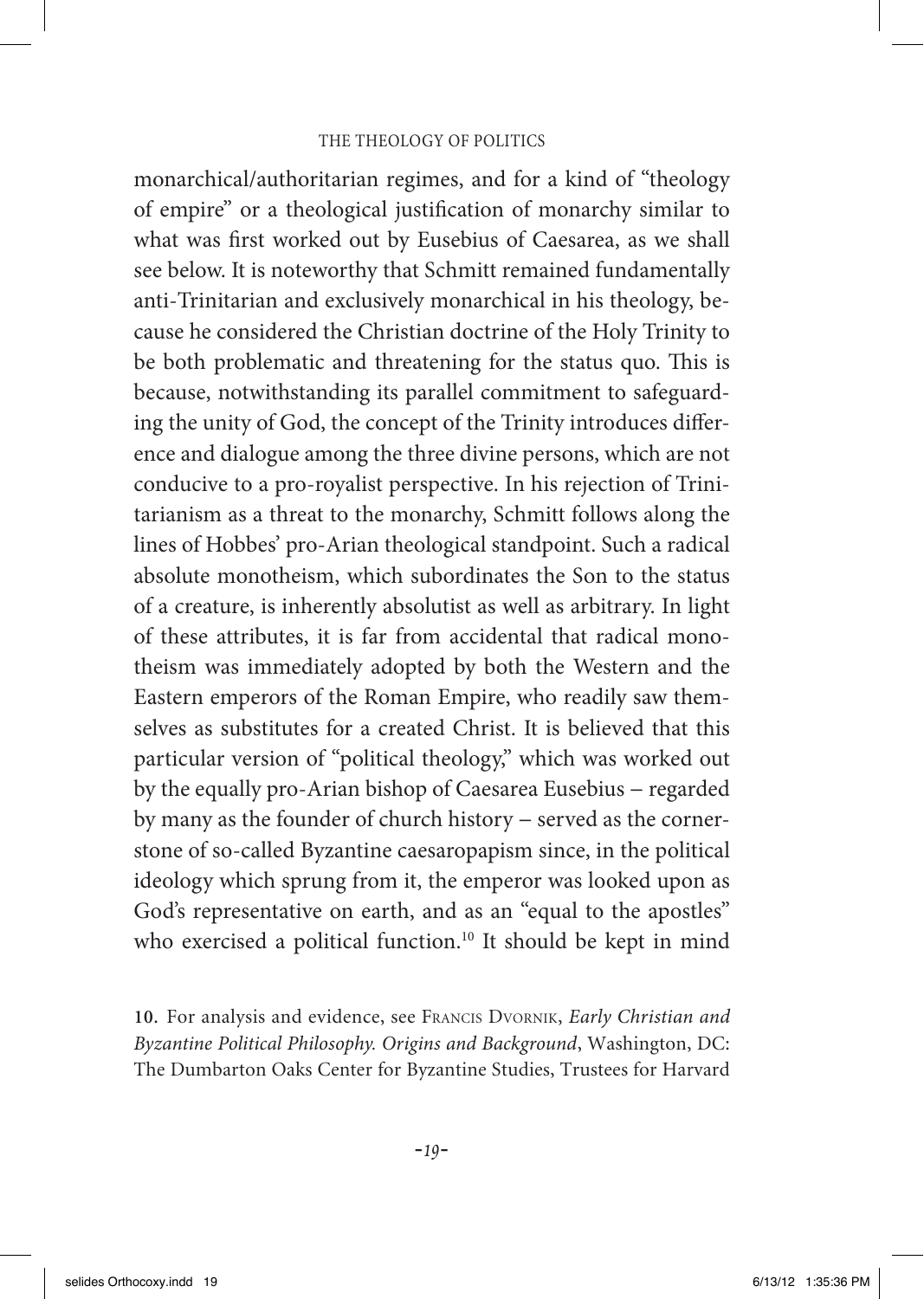that Byzantine theocracy and *synallelia* (mutual cooperation) which, according to many contemporary Orthodox theologians, is the appropriate model for church-state relations, is inconceivable apart from this significant theological shift.<sup>11</sup>

In light of all the above, it should hardly be surprising that Schmitt was acutely hostile to eschatology, inasmuch as it implies an openness to the future, a hope and an expectation for a renewed and more just future, and a world of forgiveness and reconciliation; likewise, there is no paradox in the fact that he "associates... liberal/social democracy and the notion of progress in general with the Anti-Christ."12

University, 1966, especially, v. II, pp. 614ff.; GERHARD PODSKALSKY, *Byzantinische Reicheschatologie*, München: Fink Verlag, 1972; Hélène Ahrweiler, *L'idéologie politique de l'empire byzantin*, Paris: Presses Universitaires de France, 1975; Steven Runciman, *The Byzantine Theocracy*, Cambridge-New York: Cambridge University Press, 1977. See also the recent work of JOHN Anthony McGuckin, *The Orthodox Church: An Introduction to its History*, *Doctrine*, *and Spiritual Culture*, Malden, MA: Blackwell, 2008, pp. 380- 398, where we see a more cautious and balanced approach to the question we deal with here. See also SAVAS AGOURIDES, "The Roots of the Great Idea," in Agourides, *Theology and Society in Dialogue*, Athens, 1999, pp. 15-22 [in Greek]; Thanos Lipowatz, *Political theology and modernity*, in Thanos Lipowatz-Nikos Demertzis-Vassiliki Georgiadou (eds), *Religions and Politics in Modernity*, Athens: Kritiki, 2002, pp. 122-124 [in Greek].

**11.** The term *synallelia* draws its origin from the Byzantine political model, and serves, especially in the Orthodox context, to designate the special relationship between Church and state. It refers to the loyal and mutual cooperation between these two distinctive institutions for the sake of the people, who are simultaneously members of the Church and subjects or citizens of the state.

**12.** Thanos Lipowatz, "Political Theology and Modernity," pp. 122-123.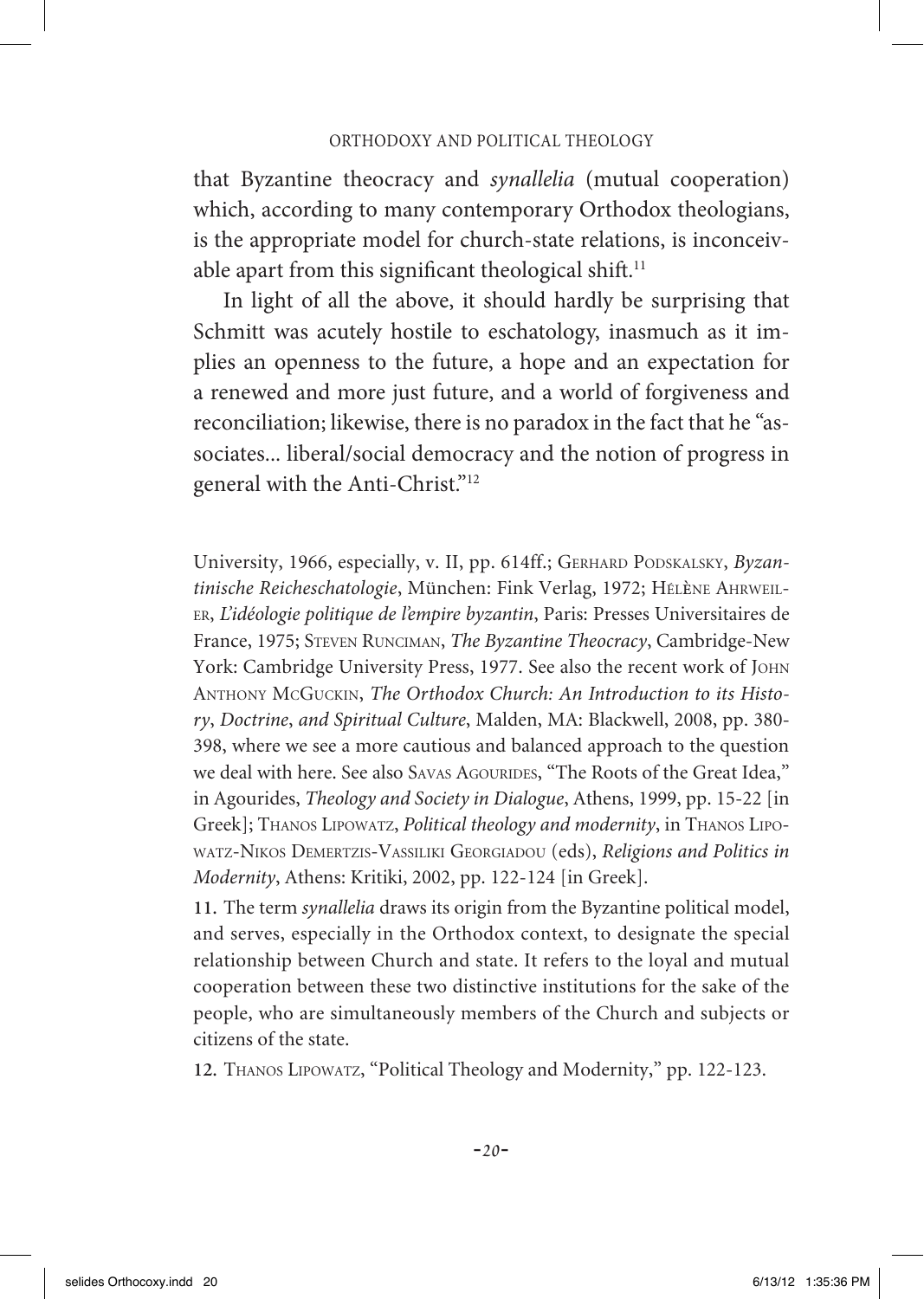In this ultra-conservative, pro-royalist vision of his, which ultimately resulted in the theoretical justification and even espousal ‒ for a time ‒ of Nazism and dictatorship, Carl Schmitt incorporated the ideas of major French Catholic apologists of the counter-revolution, such as de Maistre and Boland, as well as the Spanish conservative Catholic theorist Donoso Cortés.13 For all these figures, the Enlightenment, as well as modernity and the whole notion of human rights, represent an absolute evil and humanity's fall, indeed the "original sin" of modern democracy.<sup>14</sup> It is from these intellectuals that Schmitt borrows the identification of "royalism" with "theism" and Christianity, as well as his overall militant opposition to democracy and political liberalism.15 In

**13.** Schmitt dedicates the fourth and final chapter of the book to these thinkers; see "On the Counterrevolutionary Philosophy of the State," (pp. 53-65). See also Panayiotis Kondylis's comments in his "Postface," in the Greek edition of Carl Schmitt, *Political Theology*, pp. 166ff. Cf. also, Thanos Lipowatz, "Political Theology and Modernity," pp. 119ff. [in Greek]; Jacob Taubes, *The Political Theology of Paul*, pp. 67-68.

**14.** Thanos Lipowatz, "Political Theology and Modernity," p. 119 [in Greek]. A study is needed on the relationship between the work of the Russian philosopher of the diaspora Nicholas Berdyaev (with his wellknown Christian and revolutionary sympathies) and these philosophers (particularly de Maistre). On this point, Hugo Ball's critical approach to Schmitt's political theology is of some interest; Ball is well known for his interest in Byzantine Christianity and patristic thought. See H. Ball, "La théologie politique de Carl Schmitt," traduit et annoté par ANDRÉ DOREMUS, Les Etudes Philosophiques, janvier, 2004, pp. 65-104. See also ANDRÉ DOREmus, "La théologie politique de Carl Schmitt vue par Hugo Ball en 1924," *Les Etudes Philosophiques*, janvier, 2004, pp. 57-63.

**15.** For an initial survey, see among many others Panayiotis Kondylis, *Postface*, in the Greek version of Carl Schmitt's, *Political Theology*, pp. 166-169,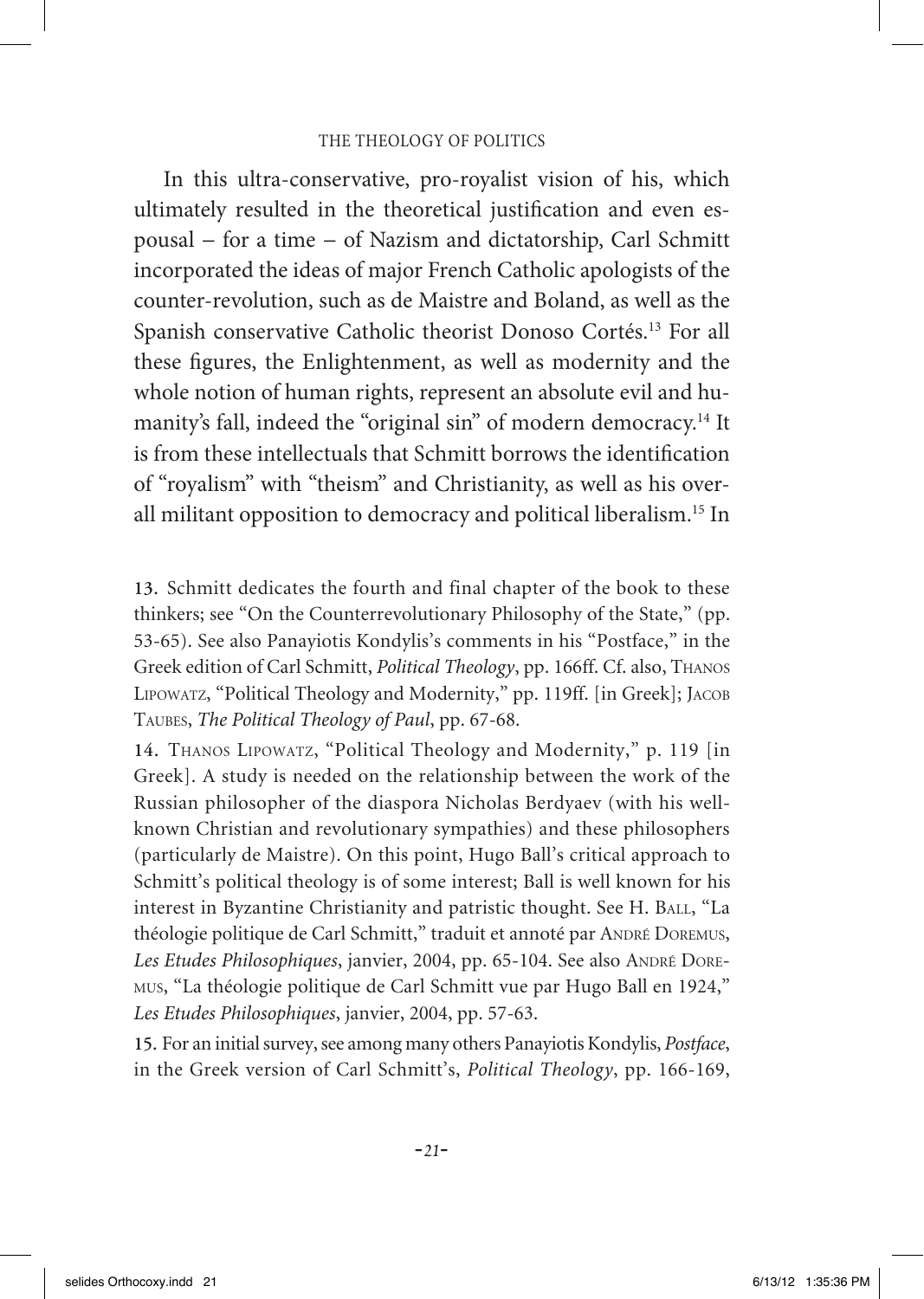line with this commitment, Schmitt went so far as to declare, as late as 1962 (in the context of a series of lectures that he gave in Pablona and Saragosa, under Franco's reign), that the Spanish civil war was "a war of national liberation sponsored by the international communist movement<sup>"16</sup>

Here I should mention, however, that Carl Schmitt's active involvement in Nazism and National Socialism (initially as a legal advisor to the National Socialist Party and subsequently to the Nazi regime, as an advisor to the state and as an official theorist of right during the first years of the Nazi regime, but also as president of the Union of National Socialist Attorneys, editor-in chief since 1934 of the *Deutsche Juristen-Zeitung* and last but not least, as lead organizer of anti-Jewish congresses that sought to purge German laws of every trace of the Jewish spirit), represents an enormous issue that far exceeds the scope of the present study. Suffice it to say simply that his involvement was not so much the result of racial prejudices but was spawned rather from a religiously motivated

note 22, which contains extended quotations from the works of these and other thinkers.

16. CARL SCHMITT, Theory of the Partisan, p. 56. The two lectures he delivered in Spain are published here in a more developed form. From the above, it should be obvious why Carl Schmitt became – and continues to be – a source of fascination in right, far-right, and pro-monarchy environments. What was, perhaps, not anticipated – but which can be explained (although we cannot delve into it here)  $-$  is the allure that his thought and political theory seem to have also in far-left, usually anti-parliamentary, environments, as well as among the ranks of the New Left. For an introduction to this discussion, see Jean-Werner Müller, *A Dangerous Mind: Carl Schmitt in Postwar European Thought*, New Haven, CT: Yale University Press, 2003.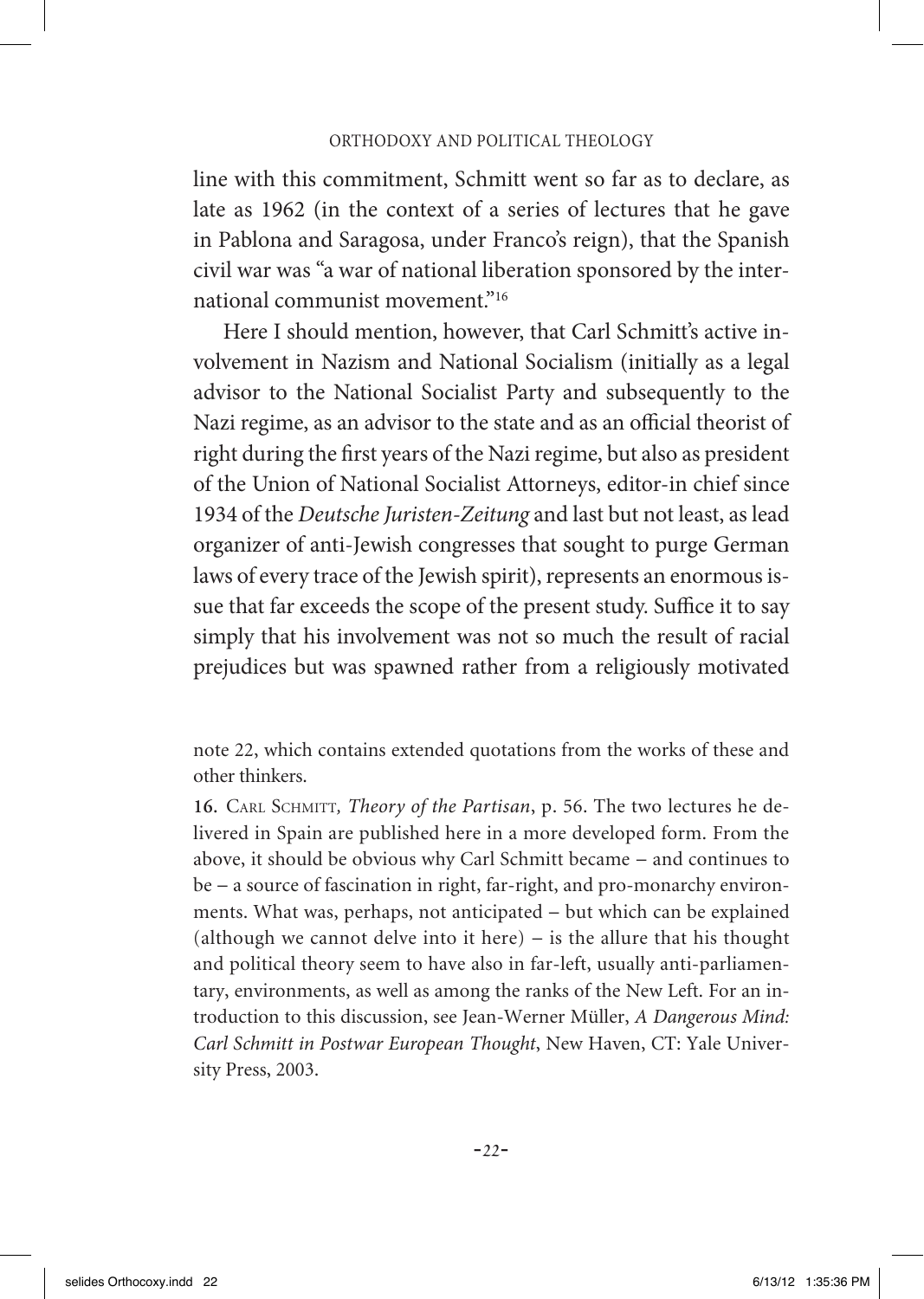opposition to Judaism. This subtle distinction may help explain why, as early as 1936, the Nazi regime, skeptical of the sincerity of his anti-Semitism, denounced him as an opportunist, removed him from a number of important positions, and stripped him of several titles and distinctions they had bestowed on him.

With regard now to the whole issue of modernity, it should be sufficiently evident, I believe, that both Schmitt's *political theology*, and his theory concerning the state of emergency, are inconceivable outside the context of modernity and secularization (in the sociological sense of the term), even if only in terms of a reaction or a staunch denial of modernity and secularism. Schmitt's political theory, relying as it does on arguments drawn from the philosophy and theory of right – while also speaking on behalf of Christianity, theology, and even metaphysics - reflects a clearly anti-modern standpoint. Here it is worth mentioning that Schmitt faced serious criticisms of his work, initially from Hans Kelsen,<sup>17</sup> and some decades later from Hans Blumenberg,<sup>18</sup> both of whom took a more positive approach to Christianity's relationship with secularization and modernity. Likewise, his pro-Arian,

**17.** Hans Kelsen, "Gott und Staat," *Logos*, 11 (1922-23), pp. 261-284, and a new edition: Hans Kelsen, *Staat und Naturrecht: Aufsätze zur Ideologiekritik*, hrg. E. Topitsch, Munich: Fink Verlag, 21989, pp. 29-55. Cf. Jacob Taubes, *The Political Theology of Paul*, pp. 66-67.

**18.** Hans Blumenberg, *The Legitimacy of the Modern Age*, transl. by Robert M. Wallace, Cambridge, MA: MIT Press, 1983. Cf. Wolfhart Pannenberg's remarks in "Christianity as the Legitimacy of the Modern Age: Thoughts on a Book by Hans Blumenberg," in W. Pannenberg, *Basic Questions in Theology*, v. 3, London: SCM Press, 1973, pp. 178-191; and Thanos Lipowatz, "Political theology and Modernity," pp. 137-141 [in Greek]. Cf. also, Jacob Taubes, *The Political Theology of Paul*, pp. 68-69.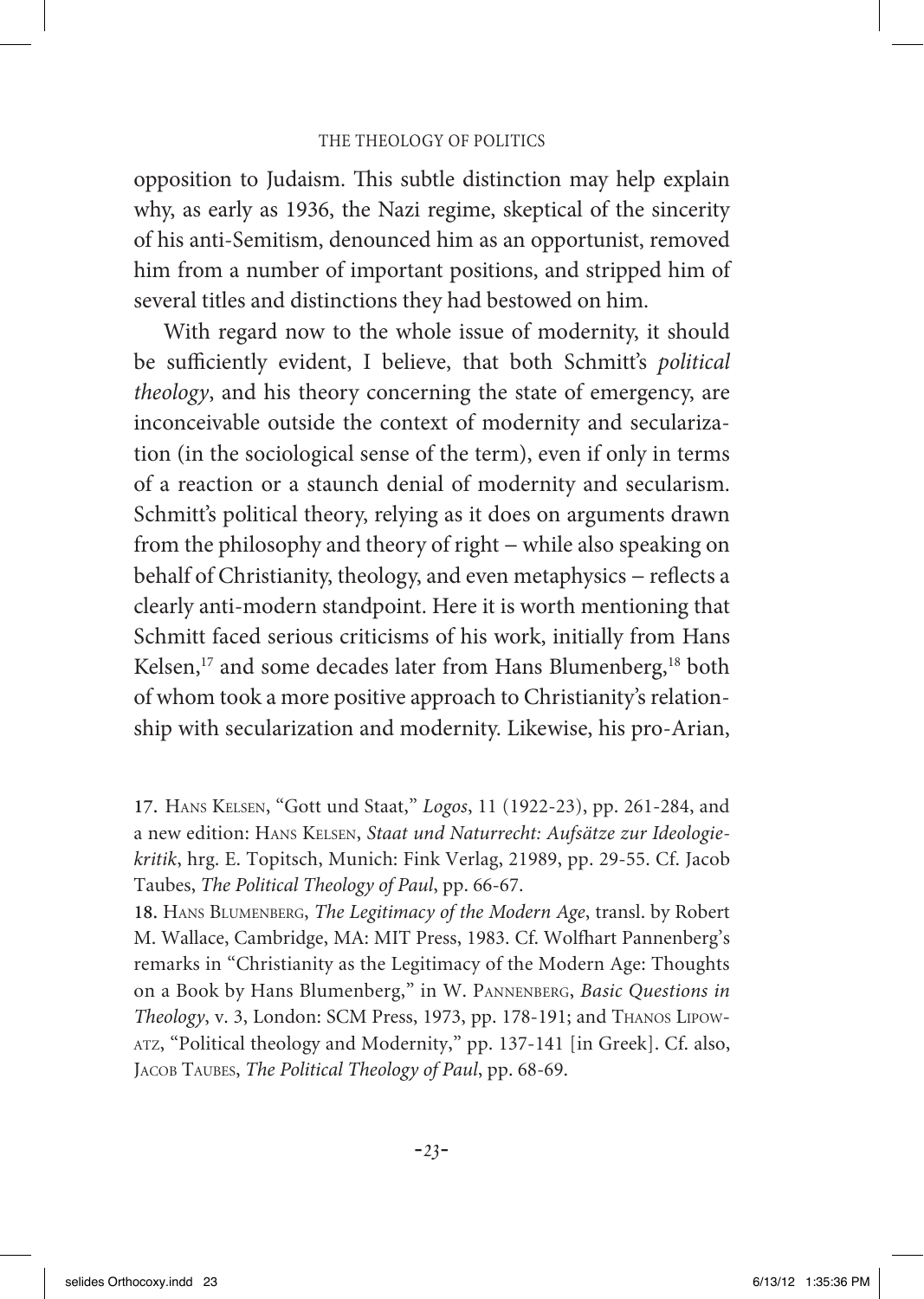anti-Trinitarian view, which as we saw was directly related to his royalist, anti-democratic proclivities, was bound to be refuted both theologically and politically by the German theologian Erik Peterson ‒ a convert to Roman Catholicism from Protestantism who was well-known for his studies on early Christianity and patristic thought ‒ in his 1935 classic *Monotheismus als politisches Problem*, 19 in which he emphasizes that Christianity does not permit belief in the Trinity to provide a moral rationale or theoretical justification for authoritarian politics of domination and control.

The preceding, rather introductory, portrait of Schmitt and his political theology was aimed at highlighting what strikes me, at least, as an important point. My analysis, despite my radical disagreement with the ideas supported by the German theorist of right, was meant to draw renewed attention to the often neglected, but real, correspondence and analogy between theological and political concepts, and in the last resort between theological and political concepts and structures.<sup>20</sup> As I see them, the numerous sides of Schmitt's positions can, for our purpose here, be summed up in the following points: (a) the structural analogy between God and the sovereign, between Christianity and monarchy or empire, and Schmitt's consequent preference for oligarchies and dictatorships, as is indicated by the analogy between

**<sup>19.</sup>** Erik Peterson, *Der Monotheismus als politisches Problem: ein Beitrag zur Geschichte der politischen Theologie im Imperium Romanum*, Leipzig: Henger-Verlag, 1935.

**<sup>20.</sup>** For a model and typology of the whole variety of such relationships between theological and political frameworks, see Kathryn Tanner, *The Politics of God: Christian Theologies and Social Justice*, Minneapolis, MN: Fortress Press, 1992.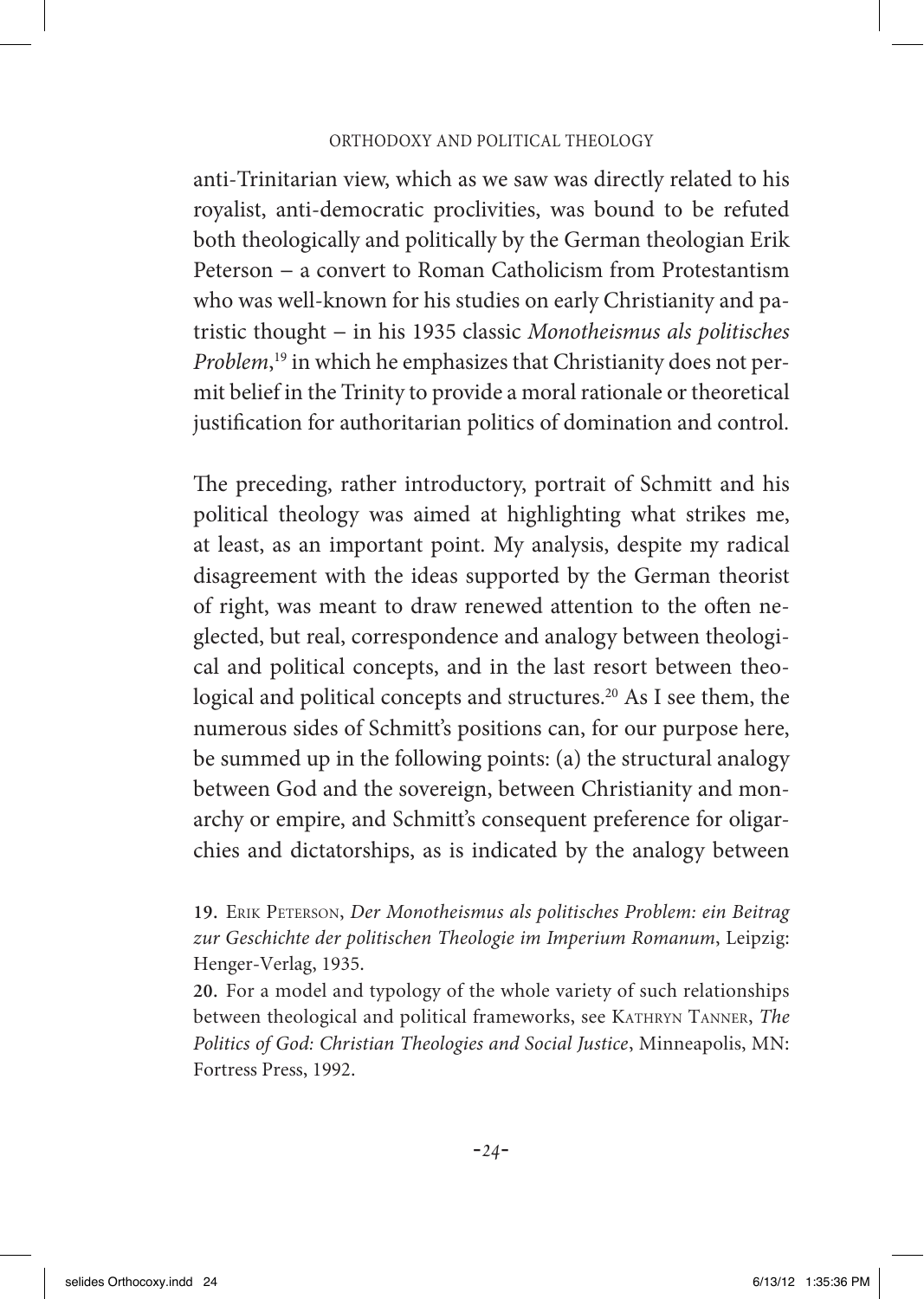miracles and states of emergency; and (b) his systematic animosity toward and denial of modernity and individual human rights, in other words, to his clear-cut predilection for the medieval, pre-modern context of social organization. This last dimension of his thought suggests that, right from the outset, his discourse on political theology had been seriously handicapped (from the democratic perspective) by its commitment to an authoritarian, medieval past, and a militant call for a return to it, and by denying modernity's achievements, such as the vital distinction between the public and the private spheres (a topic which will occupy us in the fourth chapter of this book).

What one realizes, after a close reading of this conservative German Catholic philosopher of law, is that there is a nearly universal tendency among religious intellectuals to lean toward the far right and authoritarian ideologies in general. Of course, the Greek Orthodox are habitually dismissive of all this on the pretext that this tendency is almost exclusive to western Christendom. This is a popular idea particularly among those Greek Orthodox who trace their roots back to the early '60s, when the consensus emerged that Orthodox Christianity, as a result of our Byzantine past and of our Turkish captivity, was not affected by these developments and is thus largely innocent of the sins of its Western counterpart. Nevertheless, this popular belief, misleading as it is in its simplicity, cannot survive critical scrutiny and, upon closer inspection, we shall see that the East is also mired in similar tendencies.

Going back now to the structural analogy between theology and law as well as theology and politics, in the way that it was set up by Schmitt, we ought to acknowledge, as I just stated, that it is hardly absent in our own tradition. To give but one example,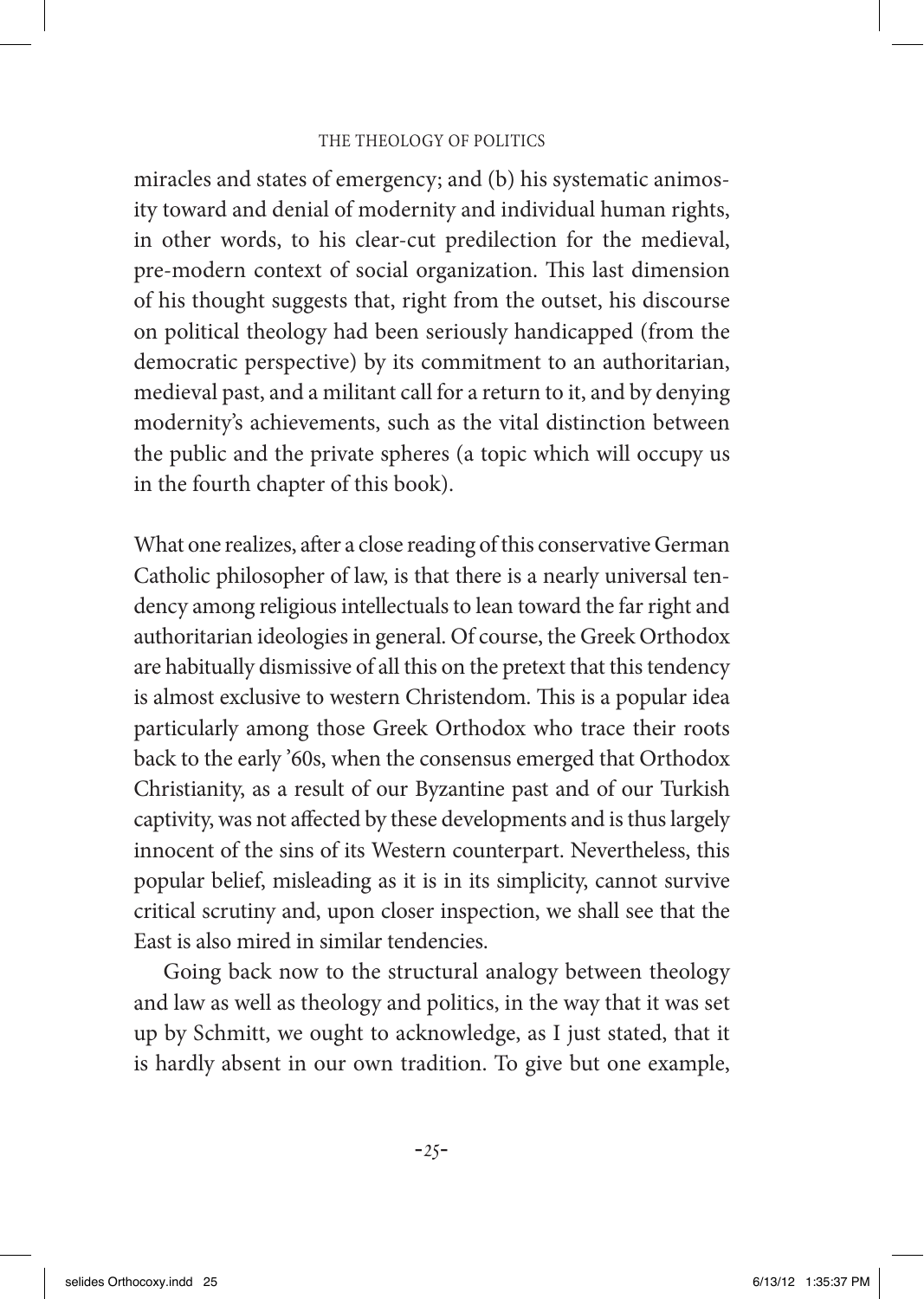in the well-known hymn in the second tone from the Christmas Vespers service, which liturgical texts attribute to the nun Cassiani, one clearly sees the structural analogy between theological and political concepts along the lines just noted, linking democracy and polytheism on the one hand, and monarchy, monotheism, and Christianity on the other:

When Augustus reigned alone on the earth, the many kingdoms of mankind came to an end; and when you became man from the pure Virgin, the many gods of idolatry were destroyed; the cities of the world passed under one single rule; and the nations came to believe in one single Godhead; the peoples were enrolled by decree of Caesar; we the faithful were enrolled in the name of the Godhead, when you became man, O our God. Great is your mercy, Lord; glory to you!<sup>21</sup>

On this topic, the observations made by the late Greek Professor Savas Agourides are highly enlightening. Building on Gerhard Podskalsky's work on Byzantine secularized eschatology, to which we have already referred,<sup>22</sup> Agourides makes a specific reference to Eusebius of Caesarea and his attempt to link Christianity and monarchy/empire. As Agourides writes:

In order for us to get an adequate grasp of what this is all about, we need to take note of the following: Byzantium, besides inheriting Hellenistic culture and the Roman experience in administration and law-making, was also heir, through Christianity, to the Hebraic, biblical notion of

**21.** English translation by Archimandrite Ephrem (Lash) at: http://www. anastasis.org.uk/25decves.htm

**22.** Gerhard Podskalsky, *Byzantinische Reicheschatologie*, München: Fink Verlag, 1972, p. 41.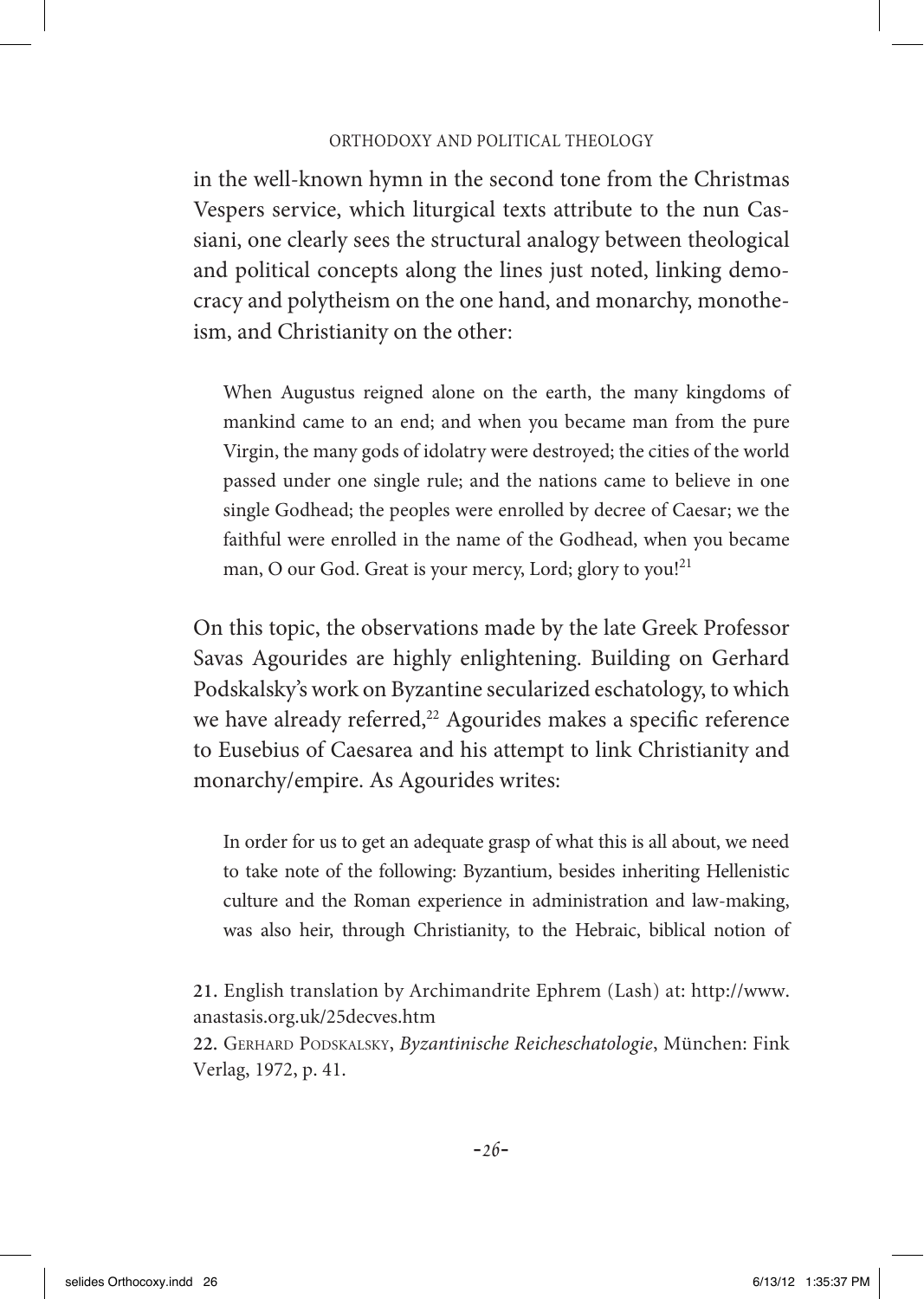the chosen people. Above all, Byzantium incorporated the belief that as a result of Christ's nativity during the reign of Augustus, the biblical hope of *Christ's eternal Kingdom* had been actualized, as it had been predicted by the prophets; however, it was not in the form of a final Jewish kingdom but in the kingdom of the Romans. It is this *religiouspolitical* ideology that remains dominant throughout the Byzantine and post-Byzantine periods ‒ never openly or fully declared as such but frequently alluded to in several Byzantine texts. All Byzantine commentary on chapters 2 and 7 of the book of Daniel, in interpreting the four kingdoms which according to Daniel would precede the Kingdom of the Messiah, identified the fourth kingdom with Rome, and declared Augustus' rule, and the Byzantine empire that followed it, to be the Kingdom of the Messiah, Christ. In certain exegetical passages by Eusebius that Nikitas Heracleias preserved in catenae on Luke's Gospel, Eusebius uses the book of Daniel to lump together Roman monarchy, the birth of Christ, and the *fourth kingdom*. For Eusebius, it was crucial – from the Byzantine and Christian perspectives – that Rome had abolished all democracies and multiple authorities and had instituted a "*single sovereign state,*" a political image that conforms to Aristotle's view of the republic. Subsequent writers simply went one step further in identifying Roman rule with the rule of Christ, just as an anonymous interlocutor in Anastasius of Sinai's *Quaestiones et Responsiones* puts it: "Christ brought together all nations and all languages and *made a nation of devout Christians*, a new and proper name held in the hearts of those called Romans.<sup>23</sup>

23. SAVAS AGOURIDES, "The Roots of the Great Idea," in Agourides, *Theology and Society in Dialogue*, op. cit., pp. 16-17 [in Greek]; cf. idem, "Religious Eschatology and State Ideology in the Byzantine Tradition, the Post-Byzantine Era, and the Modern Greek State," in Agourides, *Theology and Current Issues*, Athens: Artos Zois, 1966, pp. 53-54 [in Greek].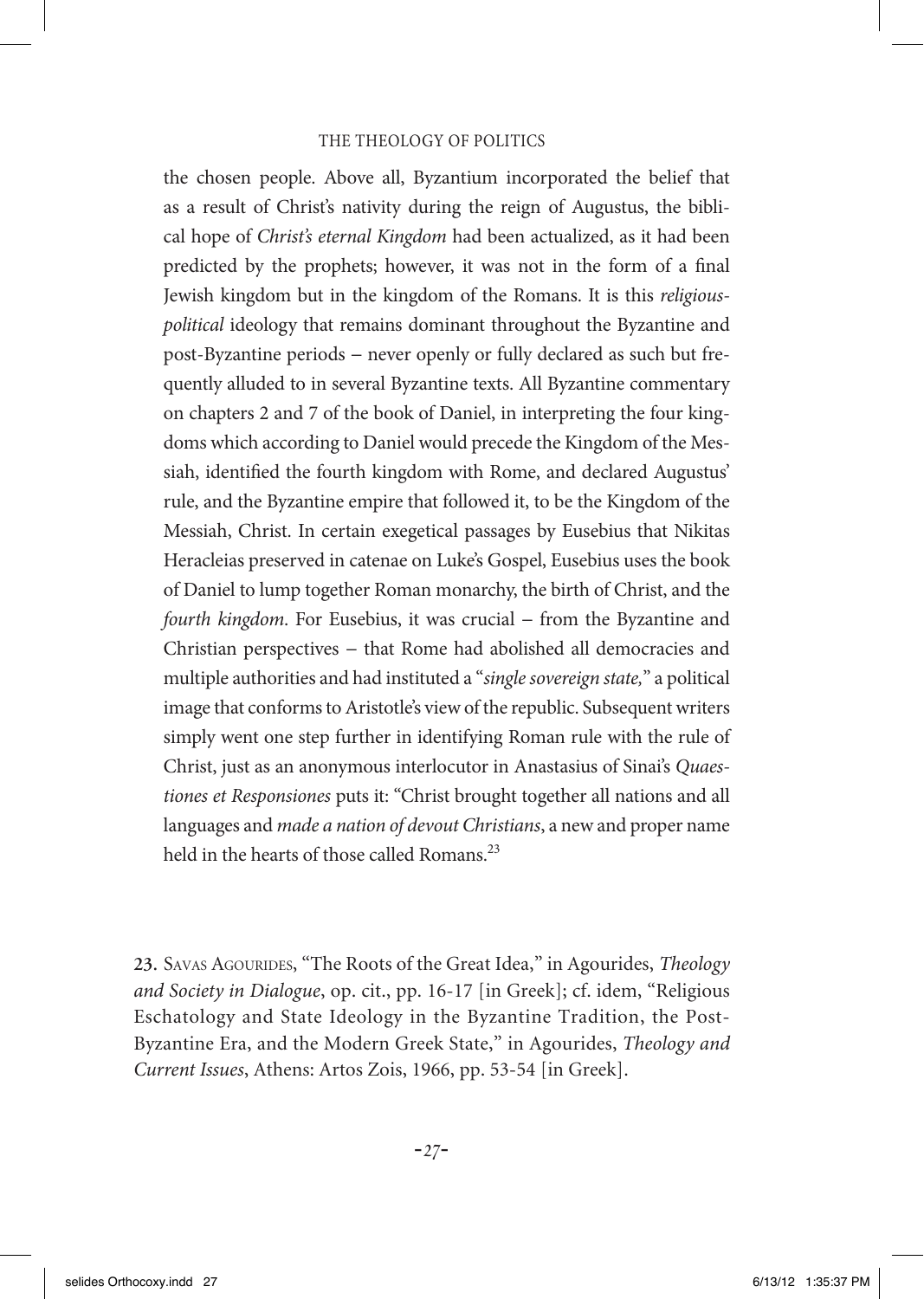This particular example, which correlates theology and politics - reversing Schmitt's course, namely moving from politics to theology rather than vice versa - should cause us to think seriously about the diachronicity, catholicity, and even  $-$  dare we say it  $-$  the "orthodoxy" of certain parts of Byzantine and Orthodox hymnology in general. And the previously cited example is not a rare occurrence in the course of Byzantine theology and political ideology. Rather, it corresponds to the Byzantines' secularized political eschatology, which has its roots in theology. We now know, following the work of many respected historians and theologians (for example, Francis Dvornick, Gerhard Podskalsky, Hans-Georg Beck, Hélène Ahrweiler, Georges Florovsky, Savas Agourides), that the Byzantines believed that their state and their society were the materialization of the kingdom of God on earth. Runciman states this quite explicitly at the outset of his classic study *The Byzantine Theocracy*, which he describes as an attempt to give an "account of an Empire whose constitution… was based on a clear religious conviction: that it was the earthly copy of the Kingdom of Heaven."24 In this seamless political-theological vision, the emperor stood "in the place of Christ," and his kingdom was a reflection of its heavenly counterpart. As Agourides notes, "the Byzantine state, particularly from the Justinian era forward, following as it does along the lines of Jewish apocalyptic literature […] sees itself as the final actualization of Christian hope, as the eschatological prelude to the kingdom of God."25 In

25. SAVAS AGOURIDES, "Religious Eschatology and State Ideology in the Tradition of Byzantium, of the Post-Byzantine Era and of the Modern Greek State," in Agourides, *Theology and Current Issues*, p. 53.

**<sup>24.</sup>** Steven Runciman, *The Byzantine Theocracy*, Cambridge-New York: Cambridge University Press, 1977, p. 1.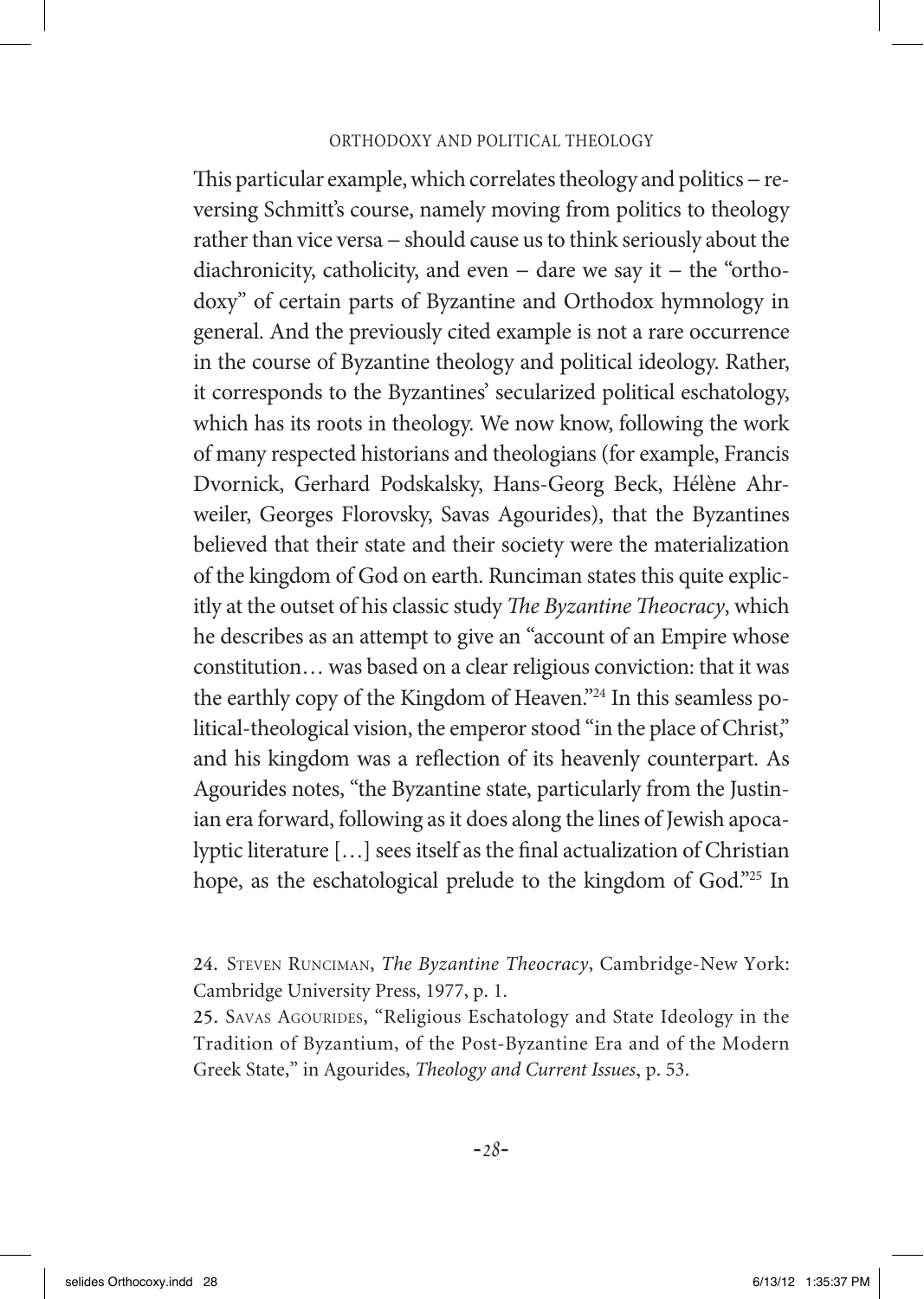this perspective, we are clearly facing a peculiar form of "realized eschatology" (of the political or secular sort) which seems to have largely lost the tension between the "already" and the "not yet," that is, between the first and the second coming of Christ, his resurrection and the expectation of our own resurrection and the recapitulation of history, which will signal our personal incorruptibility and the end of the reign of death. Such a perspective loses sight of the "in between" and the "till then,"26 of the vital interim period set between the two major Christian milestones, the resurrection of Christ and the awaiting of our own coming resurrection. This serves as the criterion for the choices and values of every Christian, whose priorities are determined on the basis of the *eschaton*. Christians are "aliens and exiles" (1 Pt 2:11), moving continuously toward the *eschaton<sup>27</sup>*, in accordance with the biblical injunction to be "in the world, but not of the world." Again what we lose, as Christians, is our focus on and our orientation toward the anticipated new world, from which the present takes its identity and hypostasis, its meaning and its purpose. In light, then, of this absence of biblical eschatology and active anticipation and openness toward the future, even the second coming of Christ itself is reduced to a mere confirmation that the kingdom of God has been already realized with Byzantium. Hence we are faced here with a peculiar political theology, a political eschatology, or an eschatological ideology concerning the state.<sup>28</sup>

In the case of Byzantium, to recall Carl Schmitt's exegeses, we

26. SAVAS AGOURIDES, "Religious Eschatology," p. 53.

**27.** Cf. "but our citizenship is in heaven" Phil 3:20; and "for here we have no lasting city, but we are looking for the city that is to come" Heb 13:14. 28. SAVAS AGOURIDES, "Religious Eschatology," p. 53.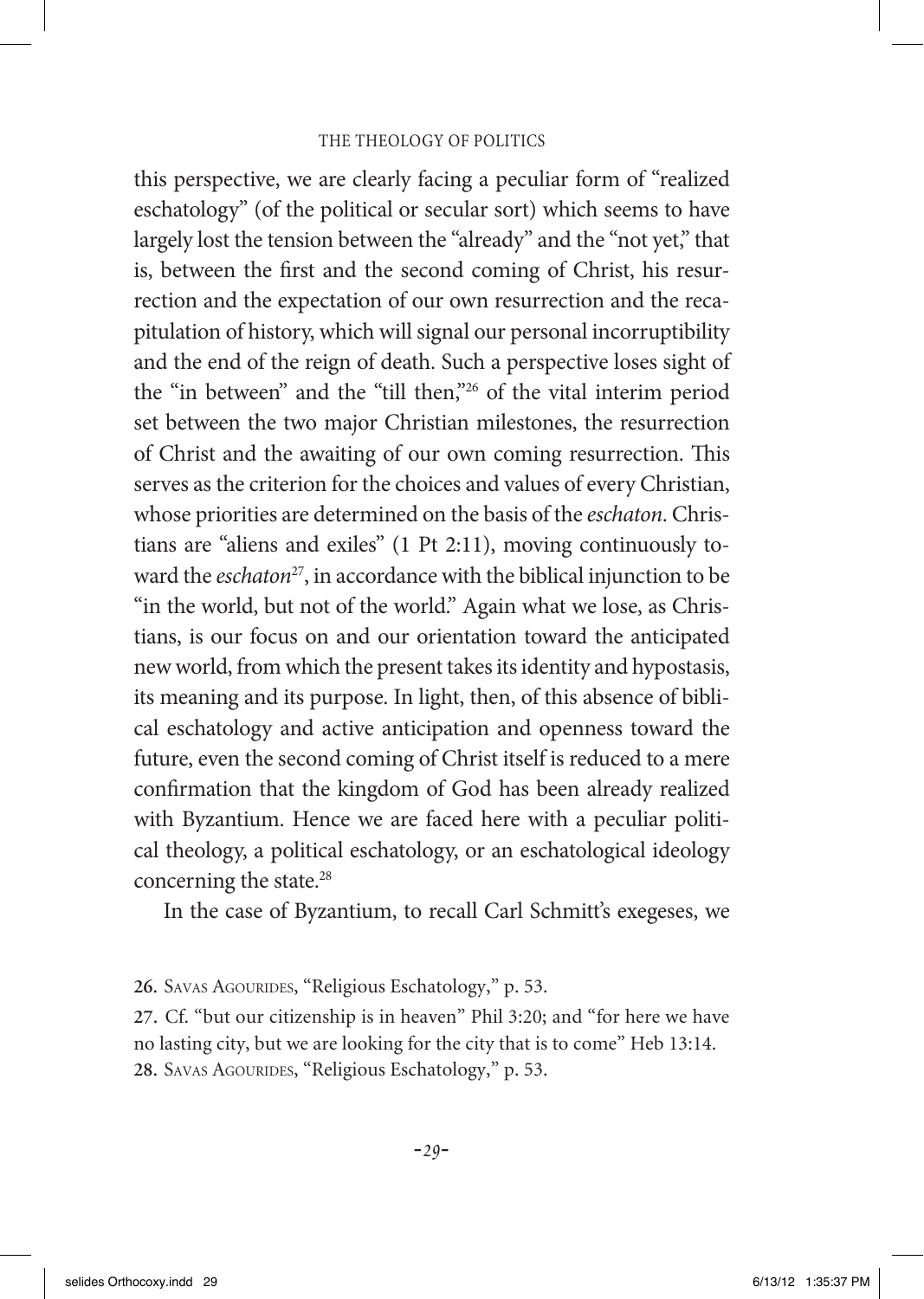have a religious form of eschatology, an image of the final form of history, which is identified with a historical political entity, that of the Byzantine empire. Eusebius of Caesarea is considered the founder of this peculiar political theology, but he seems to have been antedated by Christian writers such as Justin, Tatian, Theophilus of Antioch, Athenagoras, Melito of Sardis, Origen, Tertullian, Lactantius, Theodoret of Cyrrhus, and later the chroniclers George the Monk (also known as George the Sinner), Leo Grammatikos, Theodosius Melitenos, George Kedrenos, and John Skylitses.29

As Runciman notes, "it is significant that Eusebius was Subordinationist in his theology of the Trinity. It was easy for him to stretch his Subordinationism to include the Emperor as a sort of earthly emanation of the Trinity."<sup>30</sup> For Eusebius – who provided the theological justification for the idea of a Christian empire and the divine mission of the emperor  $-$  the political unity and the religious unity of the Roman/Byzantine Empire are directly connected; the greatness of the empire and the triumph of Christianity go hand in hand. In this perspective, Christ is seen as "the Lord of the world" and "the ruler of the nations," whose icon on earth is the emperor as the servant of God: according to Eusebius' Arian/Subordinationistinspired vision, God the Father has given leadership of the world to the Son-Word, who in turn transfers it to the worldly king/emperor, whose kingdom reflects the kingdom of the Son-Word. This explains why in the course of an honorary address to Constantine the Great, Eusebius declared that Constantine was an icon of the universe, an imitator of Christ the Word, and a reflection of the relationship be-

**<sup>29.</sup>** Francis Dvornik, *Early Christian and Byzantine Political Philosophy*, v. II,

pp. 611ff.; SAVAS AGOURIDES, "The Roots of the Great Idea," p. 16.

**<sup>30.</sup>** Steven Runciman, *The Byzantine Theocracy*, p. 24.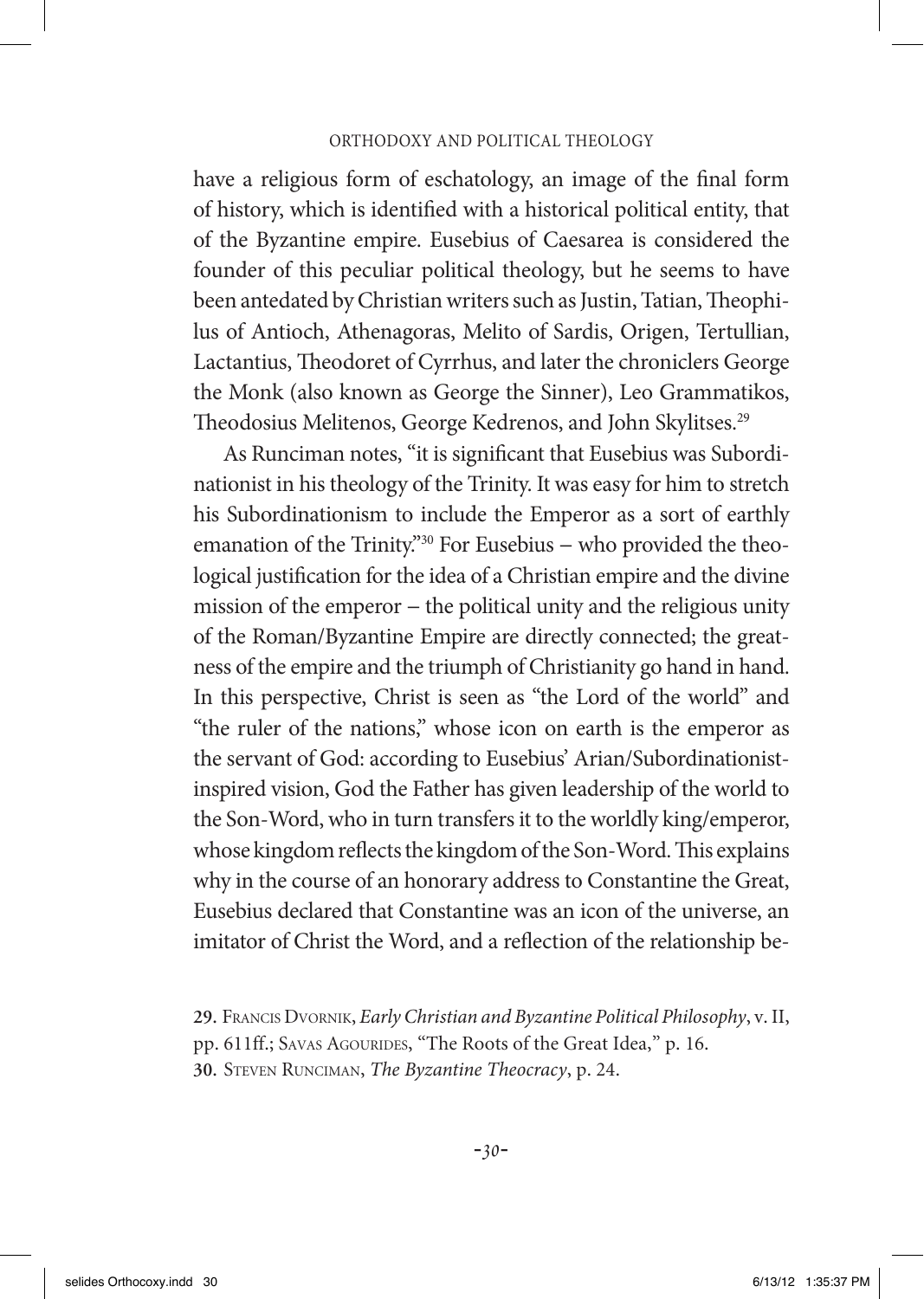tween God the Father and the Son and Word of God.31 Here the sanctification of secular authority and the idolatrous divinization of the state is obvious, as is also the incorporation of pagan Hellenistic and Eastern models into the Christian worldview. Erik Peterson, in his classic work, *Der Monotheismus als politisches Problem* (1935), argued that this politico-religious ideological construct was not, in fact, Christian, and, as I already mentioned, he explicitly opposed Schmitt's theories, which interestingly enough, Peterson pejoratively terms "political Arianism."32 Peterson not only connects the emperors' sanctification with the influx of non-Christian influences (Hellenistic, Jewish, and Roman), but also, on the basis of Trinitarian doctrine, goes so far as to dispute the very foundations of Schmitt's political theology. In essence, Peterson suggests that the authentic political teaching of Christianity  $-$  based, as it is, on the Trinity – should actually undermine the unholy union of religion and politics, instead of providing it with theological support. According to Peterson, the Christian belief in the Trinitarian God leads to the denial of every sort of political domination and ultimately shatters all illusions about "political theologies" of Carl Schmitt's sort.<sup>33</sup> It is to be noted, also, that the Eusebian perspec-

**31.** SAVAS AGOURIDES, "The Roots of the Great Idea," p. 16.

**32.** On this connection between the Byzantine political ideal and Arianism, represented primarily by Eusebius, cf. particularly the study by Ann Elizabeth Millin, *Byzantine Political Theology and Arian Christology*, Vanderbilt University, 1985.

**33.** See Erik Peterson, *Der Monotheismus als politisches Problem: ein Beitrag zur Geschichte der politischen Theologie im Imperium Romanum*, Leipzig: Henger-Verlag, 1935. See also the English translation: ERIK PETERSON, "Monotheism as a Political Problem: A Contribution to the History of Political Theology in the Roman Empire," in his: *Theological Tractates*, edited, translat-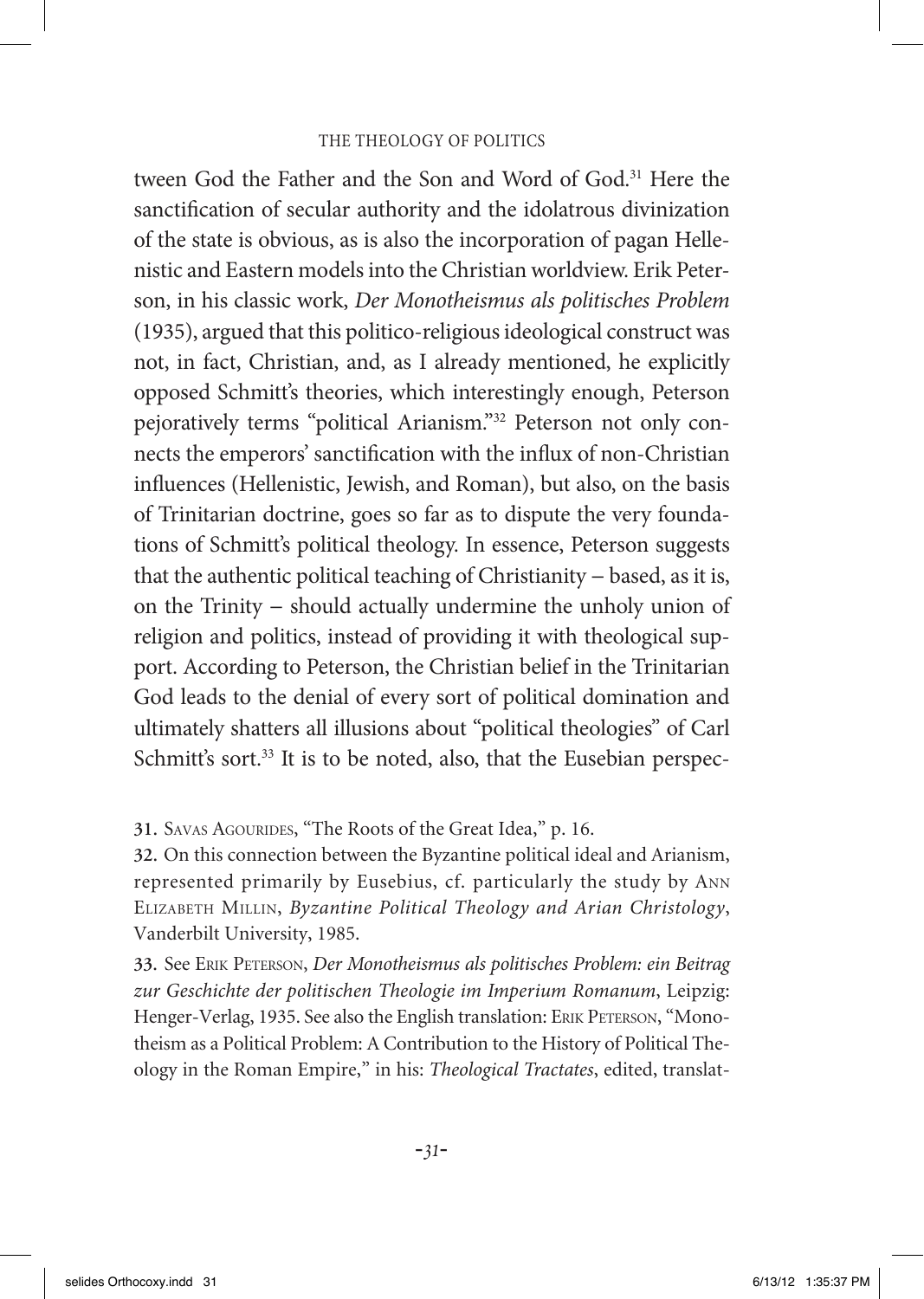#### orthodoxY AND POLITICAL theology

tive met, time and again, with resistance in the Eastern part of the empire, where church Fathers and monastics, without denying the sacralization of imperial power and its Christological basis, opposed the imperial demands for the church's subjugation to secular authority and, more importantly, the imperial attempts to intervene in theological and doctrinal issues. And we must not forget that, alongside the cooperation of the church and state in Byzantium, a continual dialectical tension seems to pervade the relationship between spiritual and secular authority, as exemplified by the patriarch and the emperor, or the church (mainly monasticism) and the empire.<sup>34</sup>

But to return to Schmitt's thesis and its kinship to fascism, the far right and similarly authoritarian or oligarchic models of government, we ought, besides Byzantine political theology, to make an additional reference to a widespread Greek "pro-Orthodox movement" which, while it certainly lacks full ideological consistency, still exercises a considerable influence in Greece and  $-$  as

ed, and with an introduction by Michael J. Hollerich, Stanford, CA: Stanford University Press, 2011 and the French translation: *Le monothéisme: un problème politique et autres traités*, traduit de l'allemand par Anne-Sophie Astrup avec la collaboration de Gilles Dorival pour le latin et le grec, Paris: Bayard, 2007. Cf. J.-C. Monod, *La querelle de la sécularisation: théologie politique et philosophies de l'histoire de Hegel à Blumenberg*, Paris: Vrin, 2002.

**34.** On this particular point, see the penetrating analysis by Georges Florovsky, "Antinomies of Christian History: Empire and Desert," in *Christianity and Culture*, Vol. 2 in the Collected Works of Georges Florovsky, Belmont, MA: Nordland, 1974, pp. 67-100, which highlights the complexity and ambivalence in the relationship between imperial power and Christian imperatives, and more generally of church-state relations in Byzantium.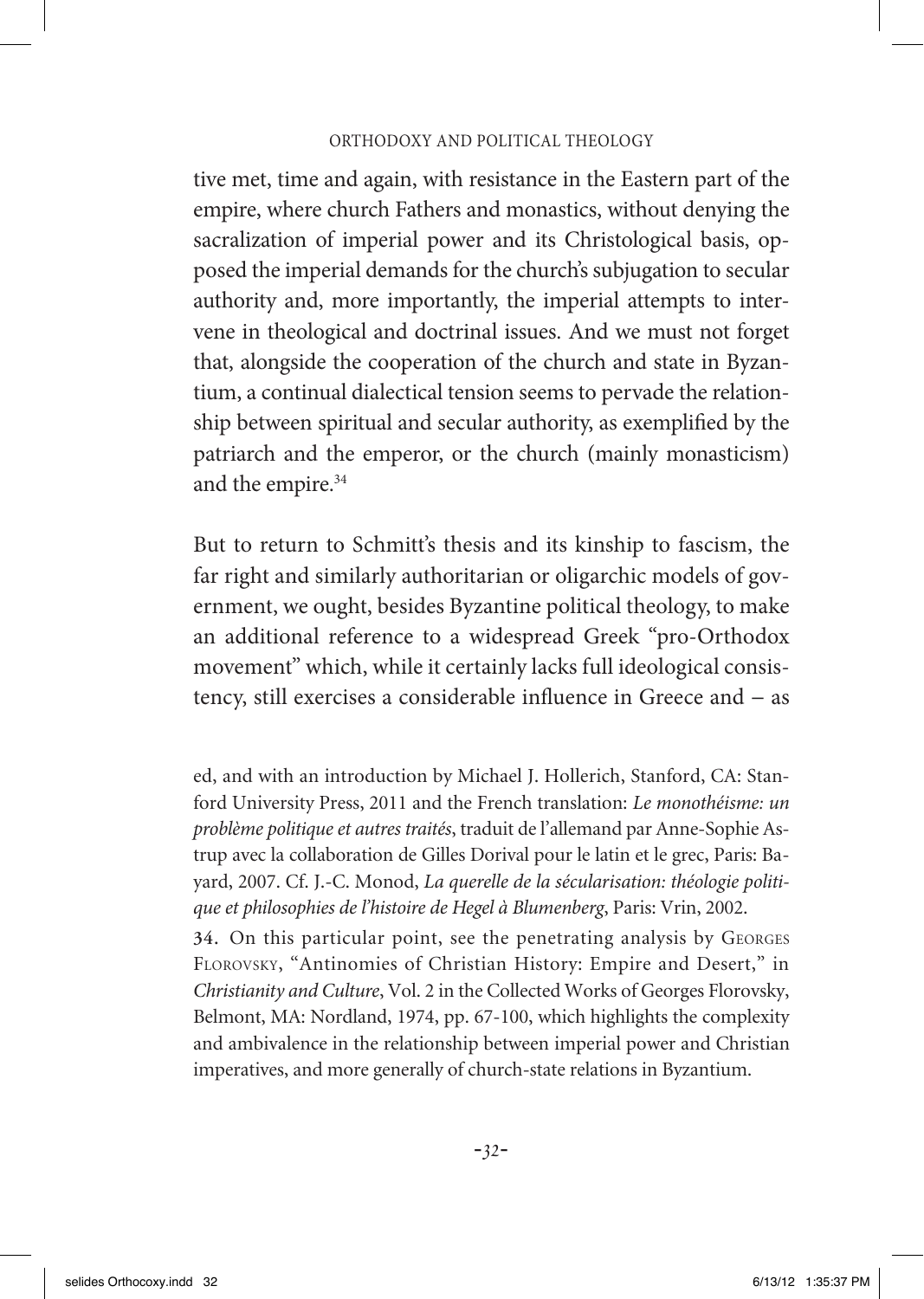far as I know – in other Orthodox countries as well. This movement is comprised of a number of significant figures from theology, the social sciences, literature and the arts, and is, at least *in part*, related to the spirit of the theological generation of the '60s and the so-called neo-Orthodox movement (a return to the tradition of the Fathers, a return to the people, Greek uniqueness, and a radical critique and rejection of the West, the Enlightenment, modernity, etc.). Well-known representatives of this Greek "pro-Orthodox" movement include, among many others (and despite serious divergences among them), Kostis Bastias, Panayiotis Christou, Metropolitan Dionysius of Trikis and Stagon, Dimitrios Tsakonas, Dimitrios Thiraios-Koutsoyannopoulos, Fr John Romanides, Fr Theodore Zissis, Athanasios Angelopoulos, and others (not to mention the late archbishop of Athens Hieronymus Kotsonis or the former rector of the Aristotle University of Thessaloniki and former professor of its Theological School Evangelos Sdrakas, neither of whom, however, shared the same concerns with the above mentioned pro-Orthodox scholars or the generation of the '60s). A common thread uniting these individuals is their affiliation with the far right and particularly with the dictatorial regimes of Ioannis Metaxas (1936-1941) and Georgios Papadopoulos/Dimitrios Ioannidis (1967-1974), and their ideological descendants. Of course, a thorough examina $tion - both on a historical level and a theological one - of this$ movement's special links to the far right and related authoritarian regimes is still pending. By contrast, the more "popular" and visible manifestation of the phenomenon in question, mainly the steadfast loyalty of the pietistic religious movements (mainly "Zoe") to the monarchy, the far right, and the post-civil war police state in Greece, has been widely discussed in the autobio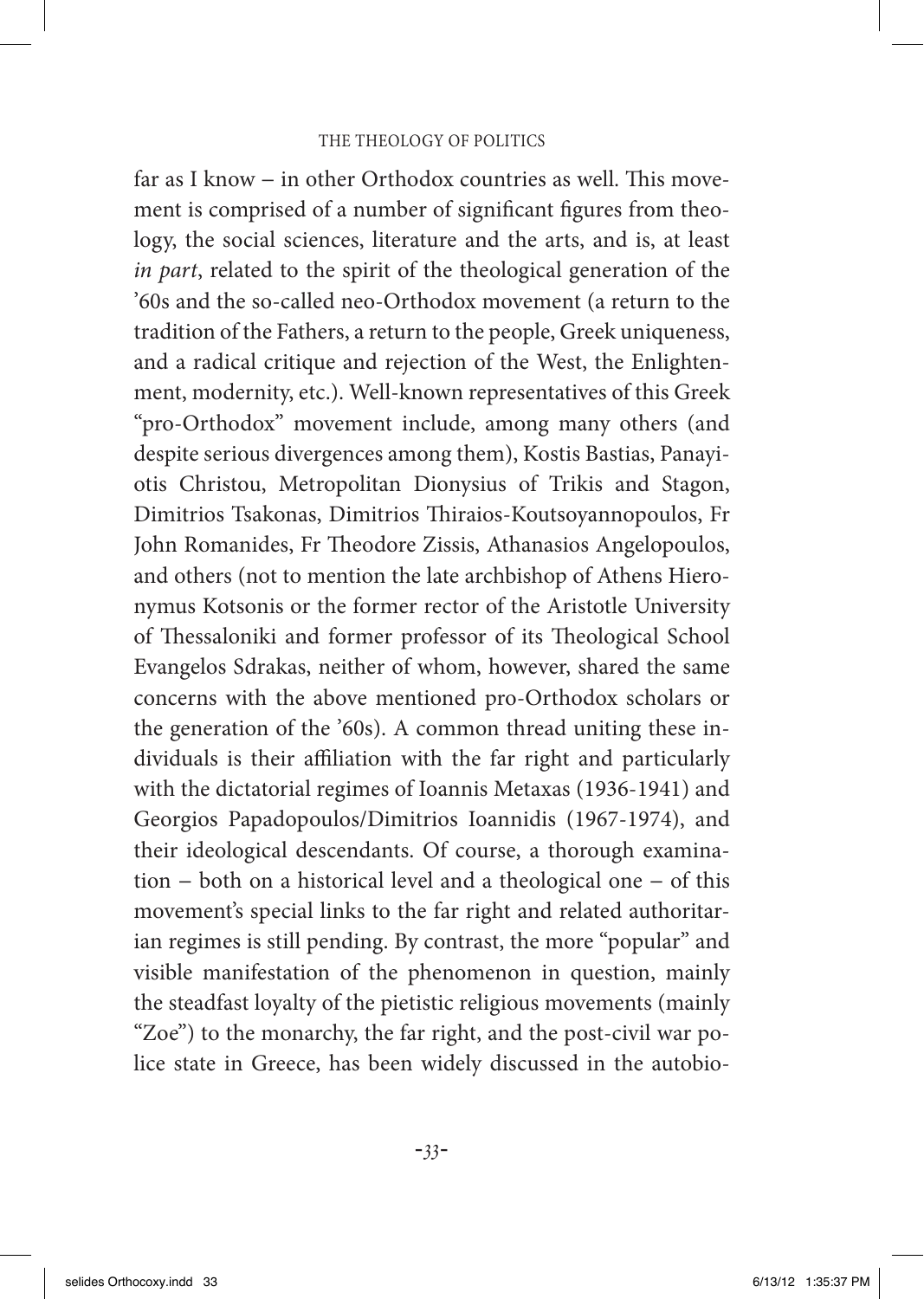graphical works of Christos Yannaras,<sup>35</sup> George Ioannou,<sup>36</sup> and more recently Dimitrios Pallas.<sup>37</sup> Also pending is a theological study ‒ as opposed to the historical and sociological work that has already been done  $-$  on the difficulty traditionally Orthodox countries seem to face in incorporating the principles of political liberalism, democracy, and human rights, as well as their continued yearning for pre-modern/medieval forms of social stratification. Some churches, such as the Church of Russia, have openly pro-royalist sentiments (which even went so far as to canonize the last Tsar and his family), as do many of the Orthodox people and their leaders in the Balkans (for example, Romania, Bulgaria, Serbia). We Orthodox prefer to keep silent on these issues rather than talk openly about them, thereby avoiding the painful and difficult  $-$  from a theological point of view  $-$  question of whether this is due to accidental, unfortunate choices on the part of historical Orthodoxy, or, in contrast, whether this tendency reflects an intrinsic problem lying at the very heart of the Orthodox Christian tradition, which makes it incompatible with democracy and political liberalism, and which encourages and facilitates this permanent nostalgia and yearning for pre-modern authoritarian regimes.38

**35.** Christos Yannaras, *Ideas as a Refuge*, Athens: Domos, 1987, and the new edition published by Ikaros, 62001 [in Greek]

**36.** George Ioannou, *"And Christ Our Commander…": The Refugees' Capital*, Athens: Kedros, 1984, pp. 113-181 [in Greek].

**37.** Dimitrios Pallas, *Orthodox Christianity and Tradition: An Autobiographical Essay. With an Appendix on the April 21, 1967 Dictatorship*, Edited, with an introduction and notes by Olga Gratziou, Heraklion: University of Crete Press, 2005 [in Greek].

38. See the interesting analysis of NIKOLAS K. GVOSDEV (Emperors and Elec-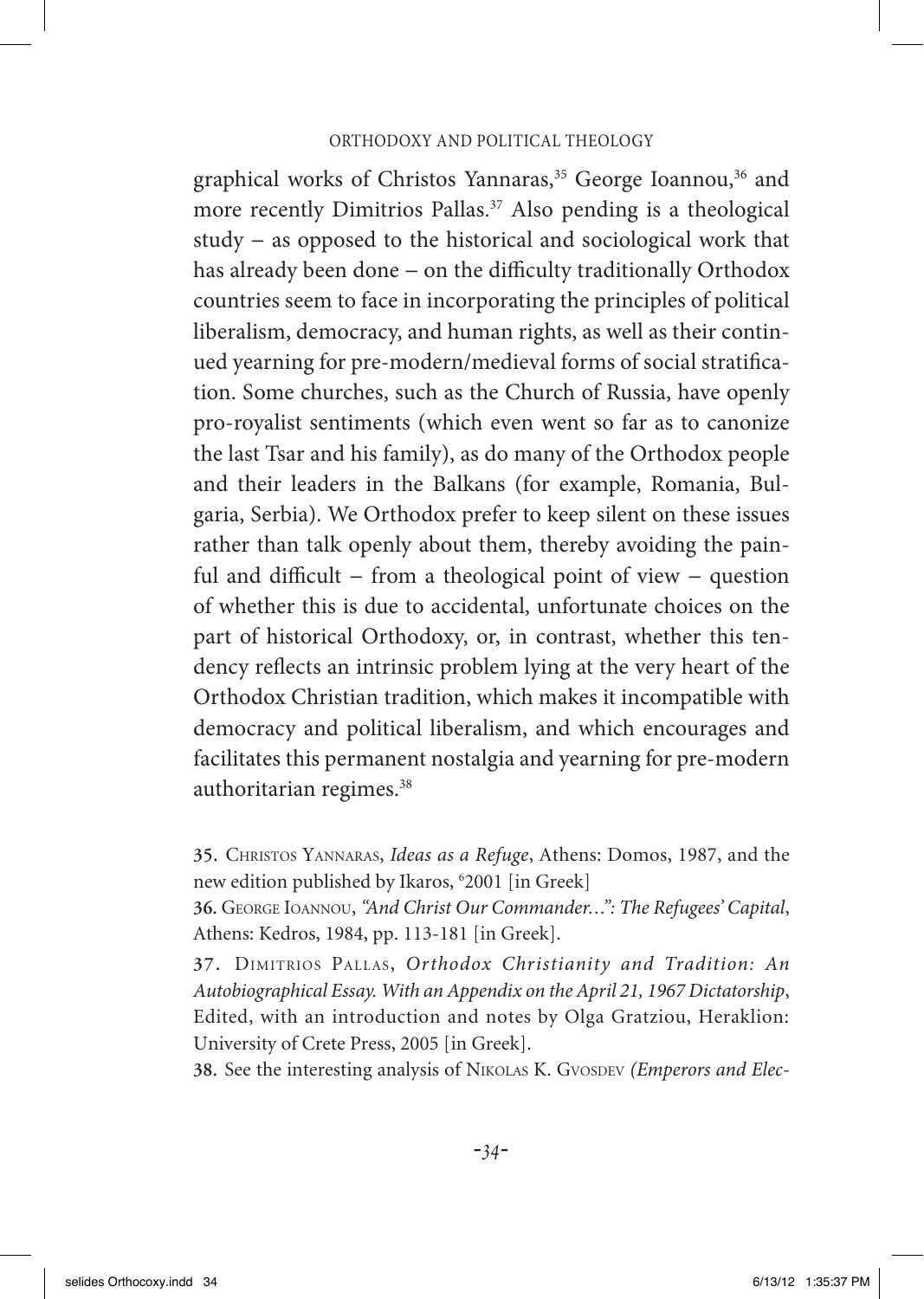Apart from the sincerity and the willingness for self-criticism that must accompany our approach to these sensitive, and indeed painful, questions, what is most needed for them to be answered is a thorough theological analysis, although not simply of the "religious" kind. I contend that this much-needed theological analysis must include those elements that make up the backbone of Christianity – the doctrine of the Trinity as well as the Incarnation.

As we know, traditional societies, in both East and West, were based on the sacralization of the mechanisms of authority and dom-

*tions: Reconciling the Orthodox Tradition with Modern Politics*, New York: Troitsa Books, 2000), who, while perhaps idealizing some elements, believes that Orthodox Christianity's social and political values, as well as the theological notions of conciliarity and person, not only do not prevent democratic institutions and the democratic modern culture which continue to emerge in the traditionally Orthodox areas, but actually favor them. For a radically different assessment, see SAMUEL HUNTINGTON's classic work, "The Clash of Civilizations?" *Foreign Affairs*, vol. 72, no 3, Summer 1993, pp. 22-49. Cf. also the sometimes stinging criticism of SABRINA P. RAMET, "The Way We Were – and Should Be Again? European Orthodox Churches and the 'Idyllic Past'," in: Timothy A. Byrnes-Peter J. Katzenstein (eds), *Religion in an Expanding Euro*pe, Cambridge University Press, 2006, pp. 148-175. Cf. PANTELIS KALAITZIDIS, *Orthodoxy and Modernity: An Introduction*, Athens: Indiktos Publications, 2007, pp. 102-103 [in Greek; English translation (by Elizabeth Theokritoff) forthcoming by St Vladimir's Seminary Press]. For the origins and the ideological background of the Greek far-right and its authoritarian-paternalist regimes and their interpretation of Christianity, Byzantium, and the conservative traditional values (homeland, religion, family, work, order, discipline, security, national unity, etc.), as well the tri-partite conspiracy of Communism, Zionism, and Freemasonry, see Despina Papadimitriou, "The Far-Right Movement in Greece, 1936-1949. Origins, Continuity, and Fractures," in Hagen Fleischer (ed.), *Greece '36-'49. From Dictatorship to Civil War: Breaks and Continuities*, Athens: Kastaniotis, 2003, pp. 138-149 [in Greek].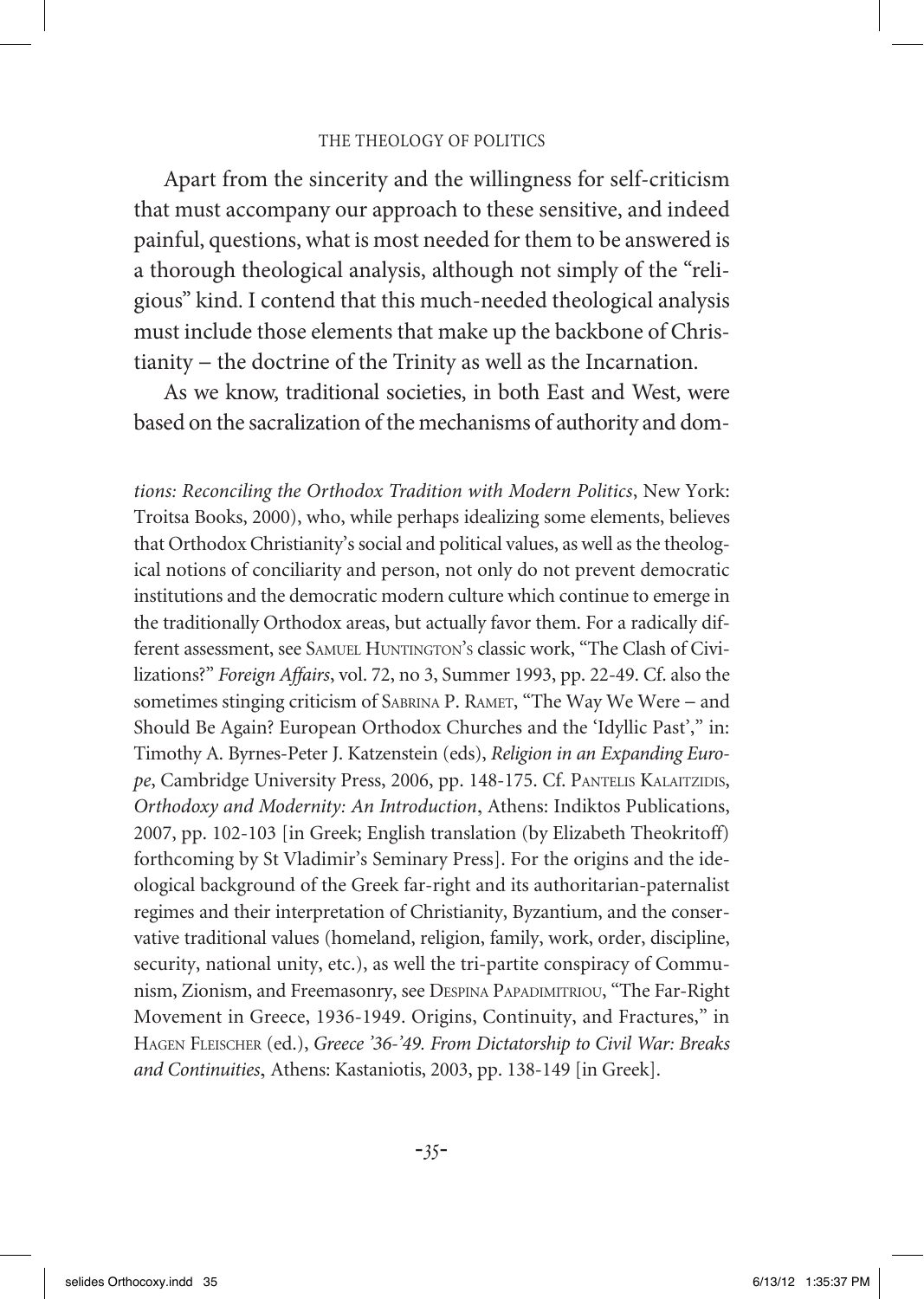inance, on the authoritarian version of a mingling of the religious and the cultural/political, and on a particular understanding of a sacred narrative, a sacred text, law, or even sacred tradition  $-$  in this case, the Christian tradition. They thus internalized the element of authority and heteronomy to such an extent that they made it an inseparable part of the static and established theistic/theocratic, hierarchical, medieval model. The (largely willing) acquiescence of the church and theology in this process, where there was obviously a reciprocal negative influence between theology and society, often led to a theology of authority and heteronomy, which in turn bolstered the sacralization of power and the corresponding understanding of religion in terms of power; the church was imposed on society externally and from above, and social prohibitions of all sorts were made sacred. All this basically rolled back the hard-won "gains" of Trinitarian theology and the Incarnation, and negated the scandal of the Cross and the mystery of the empty tomb. The fundamental implication of Trinitarian theology was thus forgotten: the notion that the very being of God is communion and love, that the Trinitarian God himself exists only as an event of communion and love.39 Reference to God the Father, instead of pointing to liberating and loving Fatherhood,<sup>40</sup> ended up referring to a divine policeman upholding the established order, a punitive and vengeful God in the mold of Freud's "sadistic father" syndrome.<sup>41</sup> Theology

**41.** On the "sadistic father" syndrome, see the theological analysis of Olivier

**<sup>39.</sup>** Cf. John D. Zizioulas, *Being as Communion: Studies in Personhood and the Church*, Crestwood, New York: St Vladimir's Seminary Press, 1985.

**<sup>40.</sup>** Cf. Olivier Clément, *Conversations with Ecumenical Patriarch Bartholomew I*, trans. Paul Meyendorff. Crestwood: St Vladimir's Seminary Press, 1997, p. 117.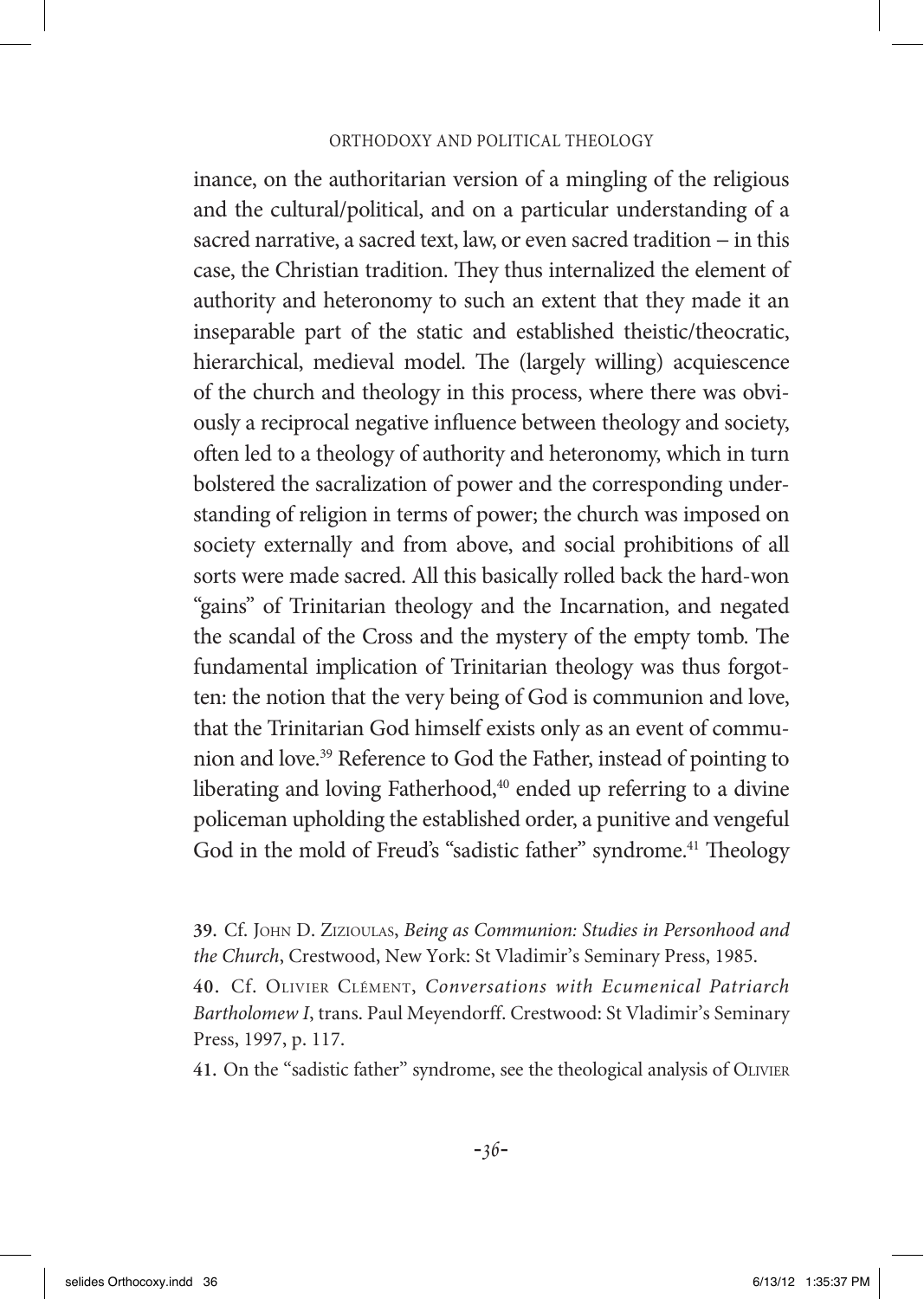and spirituality have thus lost their paradoxical and antinomic character and regressed to the "religious" authoritarian models which preceded the New Testament. Meanwhile, Christian morality came to be linked conclusively to a spirit of law, to "other-determinism," and to "virtue" imposed from without. In the Christian, incarnational perspective, however, God does not impose himself as an external authority or through legal coercion. Instead, God comes in the person of Jesus Christ - the incarnate, crucified and risen Son and Word of God ‒ as an inner presence, as *kenosis* and the self-offering of *eros*, and as love and freedom, granting humans reconciliation with God through adoption, and eternal life and union with God, calling them into communion and relationship with him, and offering them the possibility of participating in the mode of life (τρόπος ζωῆς) of the Holy Trinity. This Trinitarian mode of life is, as Jesus Christ revealed to us, the love and communion of divine Persons who are equal in honor, interpenetrating each other in mutual love. Here we have a perspective determined by the new reality in Christ, the reality of sonship by adoption, and by the call to a relationship and communion with the Trinitarian God which is constitutive of the person, God being at once both the "Other" (*Allos) par excellence* and intimately close to human beings through Christ Jesus. And in this perspective, the demand for autonomy is not circumscribed by self-reference and an egotistic, narcissistic self-confidence, but, to borrow from Thanos Lipowatz, relates to the *allonomy* of the finite subject.<sup>42</sup> In other words, it relates to the

 Clément, *Theology After the Death of God: Essays Toward an Orthodox Response to Modern Atheism*, Athens: Athena Publications, 1973, pp. 53 ff. [in Greek]. **42.** See Thanos Lipowatz, "Modernity and Secularization" [in Greek], in P. Kalaitzidis (ed.), *State and Church*, Volos Academy for Theological Studies,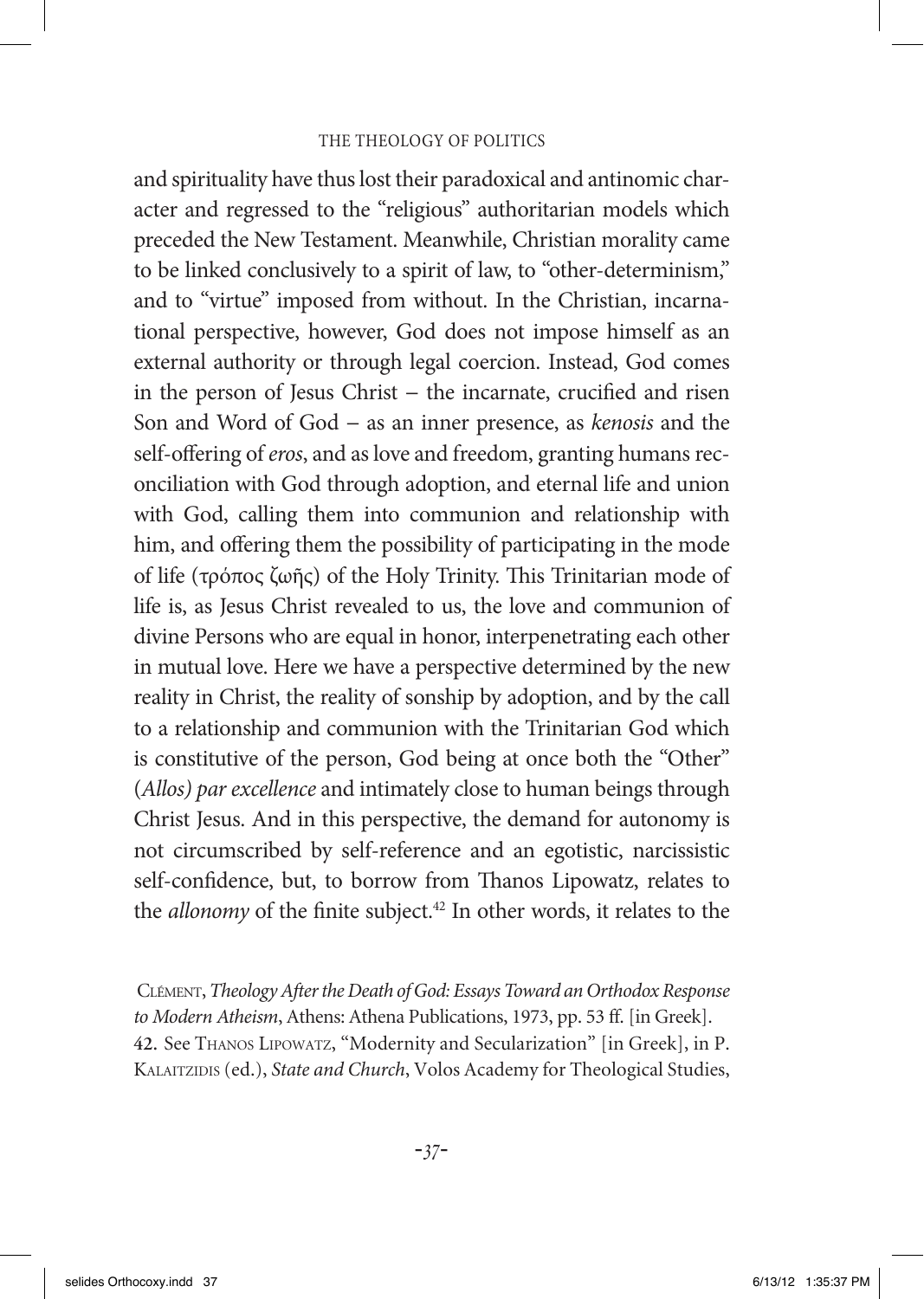subject's free relationship with God, the infinite and absolute "Other," which gives rise to relationality and the *ek-static* character of the person, to a transcendence of individualism, by the opening up the self-sufficient subject and a relationship with every "other" who is the image of the "Other" *par excellence*, the primary "Other."<sup>43</sup>

However, as important and fundamental as Trinitarian and incarnational theologies are  $-$  inasmuch as they are the most decisive hermeneutical keys for working out an authentically Christian response to contemporary political challenges  $-$  we are unfortunately forced to admit that even these cannot automatically prompt their social enactment. For, if a correct Trinitarianism ‒ clearly differentiated from the Arian counterpart of Eusebius of Caesarea or Schmitt's anti-Trinitarianism ‒ constituted the necessary theoretical precondition for the emergence of a society based on love, justice, democracy and freedom, then the victory of ecclesiastical Orthodoxy and catholicity in the Ecumenical

Winter Program 2005-06 (under publication), and already in the journal *Nea Hestia*, issue 1837, October 2010. On the way in which adoption relates to the heteronomy-autonomy polarity, see Lipowatz, "Political Theology and Secularization," *op. cit.*, pp. 138-140 (including extensive references to Wolfhart Pannenberg's "Die Christliche Legitimität der Neuzeit," *Gottesgedanke und menschliche Freiheit*, Göttingen, 1978). Cf. also the paper by Konstantinos Agoras, "Sacramental Christology, Cultural Modernity, and the Eschatological Gospel," in Kalaitzidis-Ntontos, *Orthodoxy and Modernity*, Volos Academy for Theological Studies, Winter Program 2001- 02, Athens: Indiktos Publications, 2007, pp. 263-291 [in Greek].

43. The above was inspired by my analysis in: PANTELIS KALAITZIDIS, *Orthodoxy and Modernity: An Introduction, op. cit.*, pp. 79-82 [in Greek; English translation (by Elizabeth Theokritoff) forthcoming by St Vladimir's Seminary Press].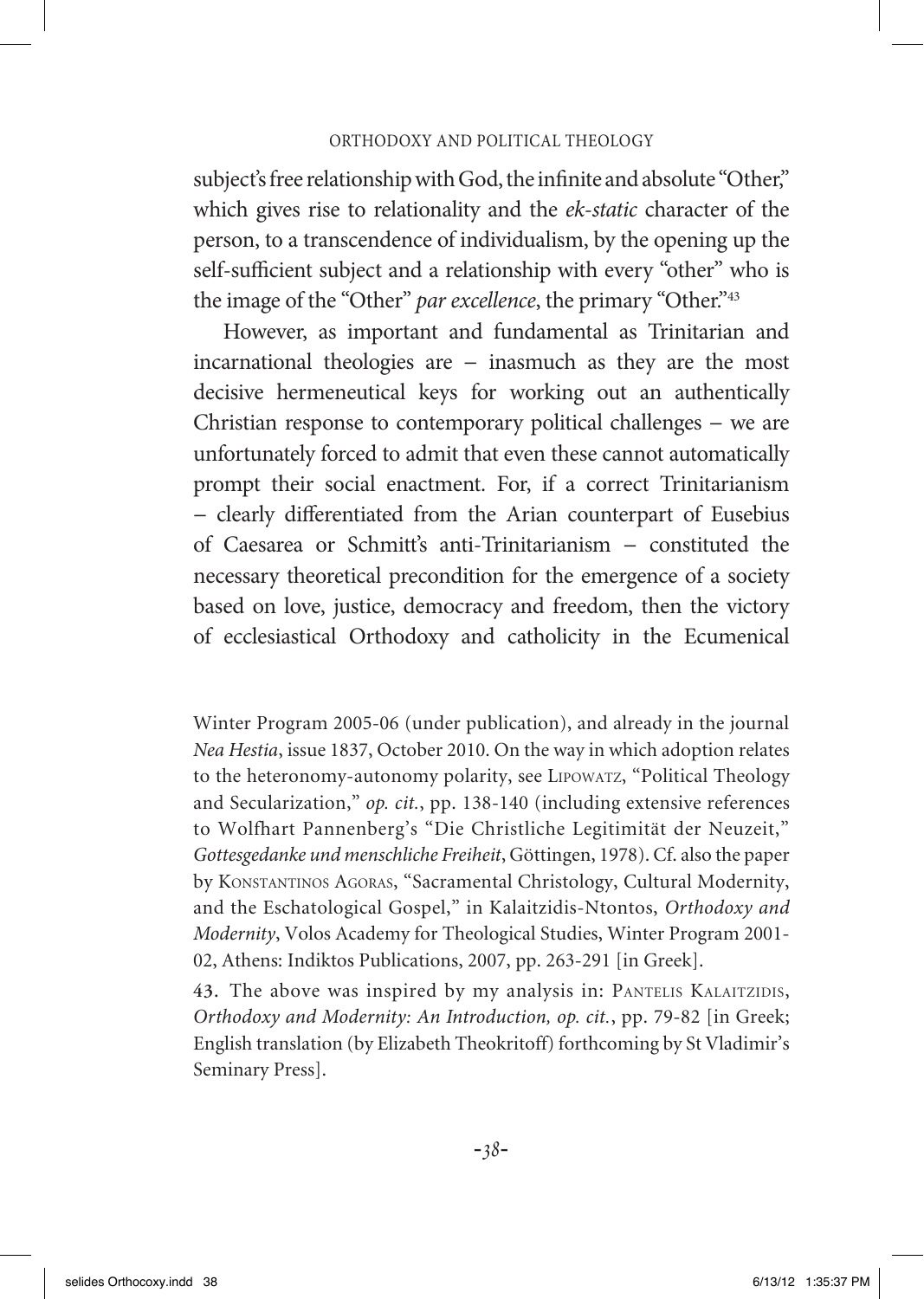Councils that concerned themselves with Christology and Trinity should have been translated into social progress and change for Byzantium. Certainly, ecclesiastical Orthodoxy should have paved the way for the spirit of dialogue and self-critical reflection as well as to more democratic and liberal political institutions. True as it may be that, in comparison with the medieval West, Byzantium enjoyed a more democratic political organization that was alien to the feudal system and the system of closed inherited succession, it would still be very difficult to argue for the existence of dialogical processes, much less of democracy and political liberalism in Byzantium. It is not a secret, after all, that the Fathers and theologians who argued for Orthodoxy in the Ecumenical Councils were not widely known for having personally exemplified the spirit of dialogue, liberalism, or tolerance toward other voices. My point is that textual truth does not necessarily result in social renewal, which means that all facile attempts to move, on the basis of certain texts, from theology/ ecclesiology and worship to the realm of culture/politics and state should be treated with suspicion, both methodologically and in terms of their substance.

One could perhaps rightfully retort to my previous analysis that such expectations of correspondence between theory and reality constitute an arbitrary form of political anachronism, a projection of contemporary realities to a distant and very different era. But if we turn to modern Orthodoxy, we will see that it faces similar problems and deficiencies. For example, the wonderful Trinitarianism and personalism of Metropolitan John Zizioulas of Pergamon, as formulated in his now classic *Being as Communion,*<sup>44</sup>

**44.** John D. Zizioulas, *Being as Communion: Studies in Personhood and the Church*, Crestwood, New York: St Vladimir's Seminary Press, 1985. See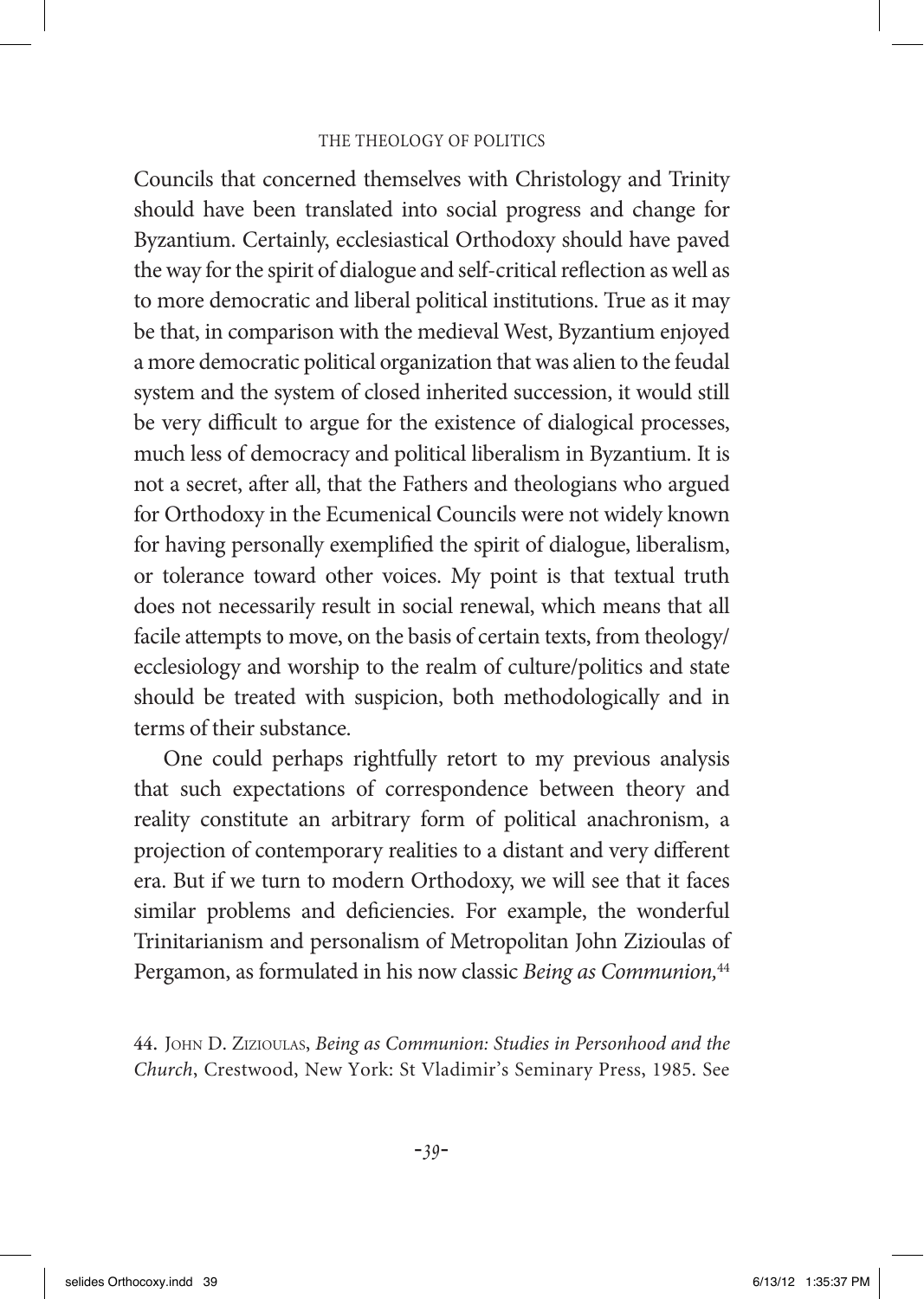did not prompt any radical social activity or even awareness either by himself or by other Orthodox clergymen and theologians (with the exception, perhaps, of the response to the ecological crisis, which has occupied both Zizioulas<sup>45</sup> and the Ecumenical Patriarchate of Constantinople). The same deficiency can be observed in Christos Yannaras, the other great contemporary Greek theologian and founder of the theology of the person (cf. his *Eros and Person*) 46: not only does his theological ontology and personalism (both based on sound Trinitarian and Christological grounds) not lead to social activism, or to a struggle for the protection of human dignity, and to solidarity with the victims of history, but, on the contrary, it often encourages, as we shall see below, a flight from history and an undermining of social activity and collective struggles. Zizioulas may have been wise to at least avoid the social and political idealizations of his theology, never identifying it with particular states and cultures. The same, however, cannot be said about Yannaras. Not only does he idealize, socially and politically, the theological texts he sets out to interpret  $-$  not only does he glorify entire cultures and societies, such as the Byzantine and the Greek society under Turkish rule, while whole-heartedly condemning other societies such as the medieval West  $-$  he can be taken to task, I think, for

also Zizioulas, *Communion and Otherness. Further Studies in Personhood and the Church*, London-New York: T & T Clark, 2006.

**45.** See, among many others, John D. Zizioulas, "Preserving God's Creation: Three Lectures on Theology and Ecology," *King's Theological Review*, 12 (1989), pp. 1-5, 41-45; 13 (1990), pp. 1-5.

**46.** Christos Yannaras, *Person and Eros*, transl. by Norman Russell, Brookline, MA: Holy Cross Orthodox Press, 2008; *Proposals for a Critical Ontology*, Athens: Domos, 3 1995 [in Greek]; *An Ontology of Relationship*, Athens: Ikaros, 2004 [in Greek].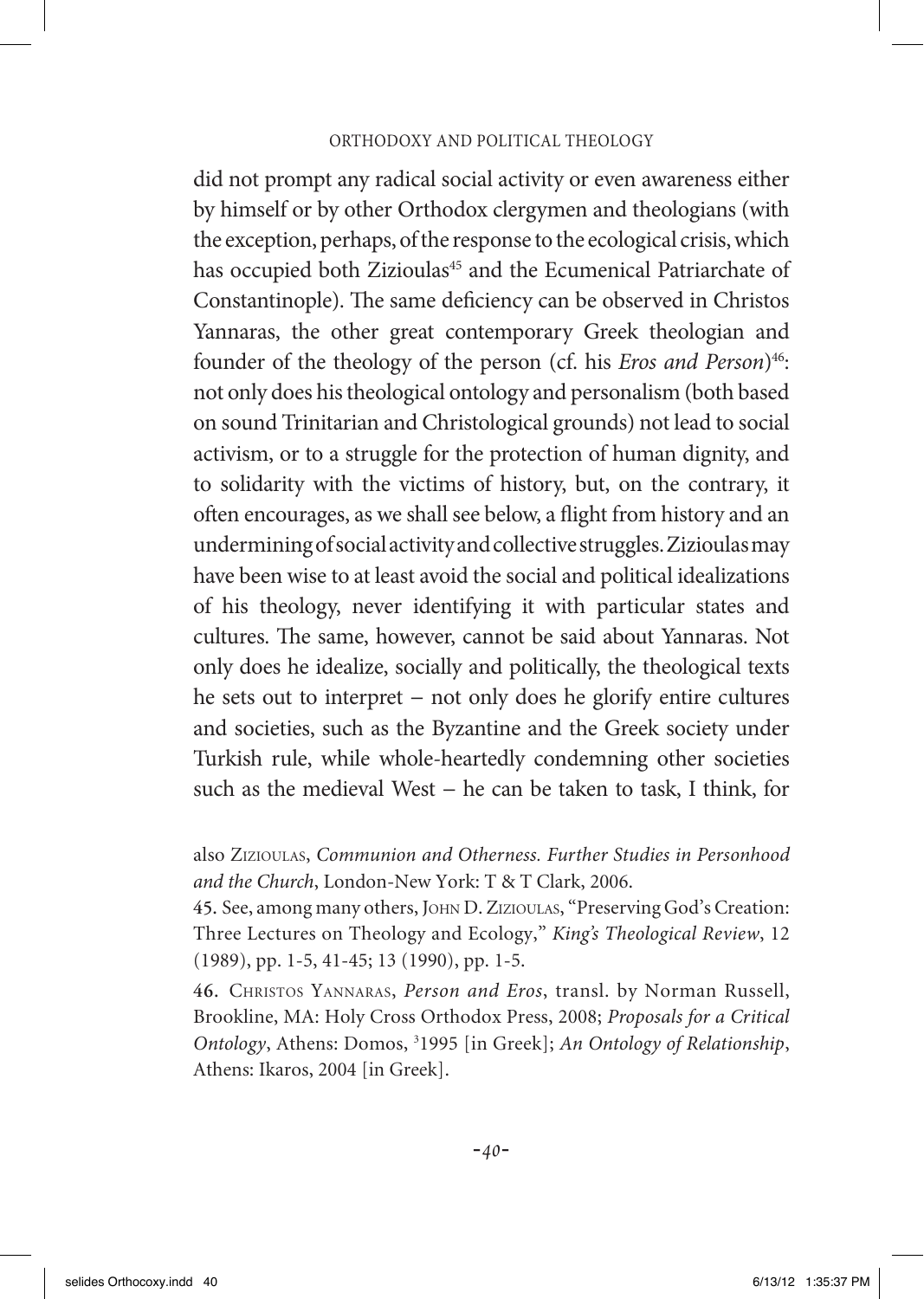drawing a direct connection between texts and social reality. In other words, Yannaras habitually jumps from the realm of theology/ ecclesiology and liturgics to the realm of culture/politics and state ‒ to such an extent, in fact, that he presents the Byzantine state and its political vision as the embodiment of the doctrinal formulation of Chalcedon, that is, as an example of the assumption of history and the world by the church in the manner of the Chalcedonian adverbs "without confusion," "unchangeably," "inseparably," and "indivisibly," as the following lengthy passage clearly demonstrates:

Historically, it is true, the widespread influence of the Church's communal ethos – the social dynamism of the eucharistic community - does indeed seem to have been bound up exclusively with the rural or early urban stages of communal life. As a historical example of such influence, we probably have only Byzantium. Medieval western societies, dominated by the feudal system and with extremely sharp class distinctions, make it impossible for us to speak of the eucharistic community as dynamically extended throughout social life and culture. They were certainly societies organized on a religious basis, but had little or nothing to do with the primacy of personal distinctiveness and freedom which constitutes the eucharistic ethos of communion. In Byzantium, by contrast, we have a popular culture which reveals in its every expression and manifestation the absolute priority of the truth of the person, and a way of life which is articulated liturgically, becoming an event of personal communion.

This is not the place to show how, in Byzantine civilization, art, economics, politics and legislation all expressed the attitude of life and the communal ethos of the Church; how they preserved the liturgical understanding of the world and history and the creative "word" or reason in man's relationship with things, a reason which follows from the subordination of individual arbitrariness to the harmony and wisdom in the world.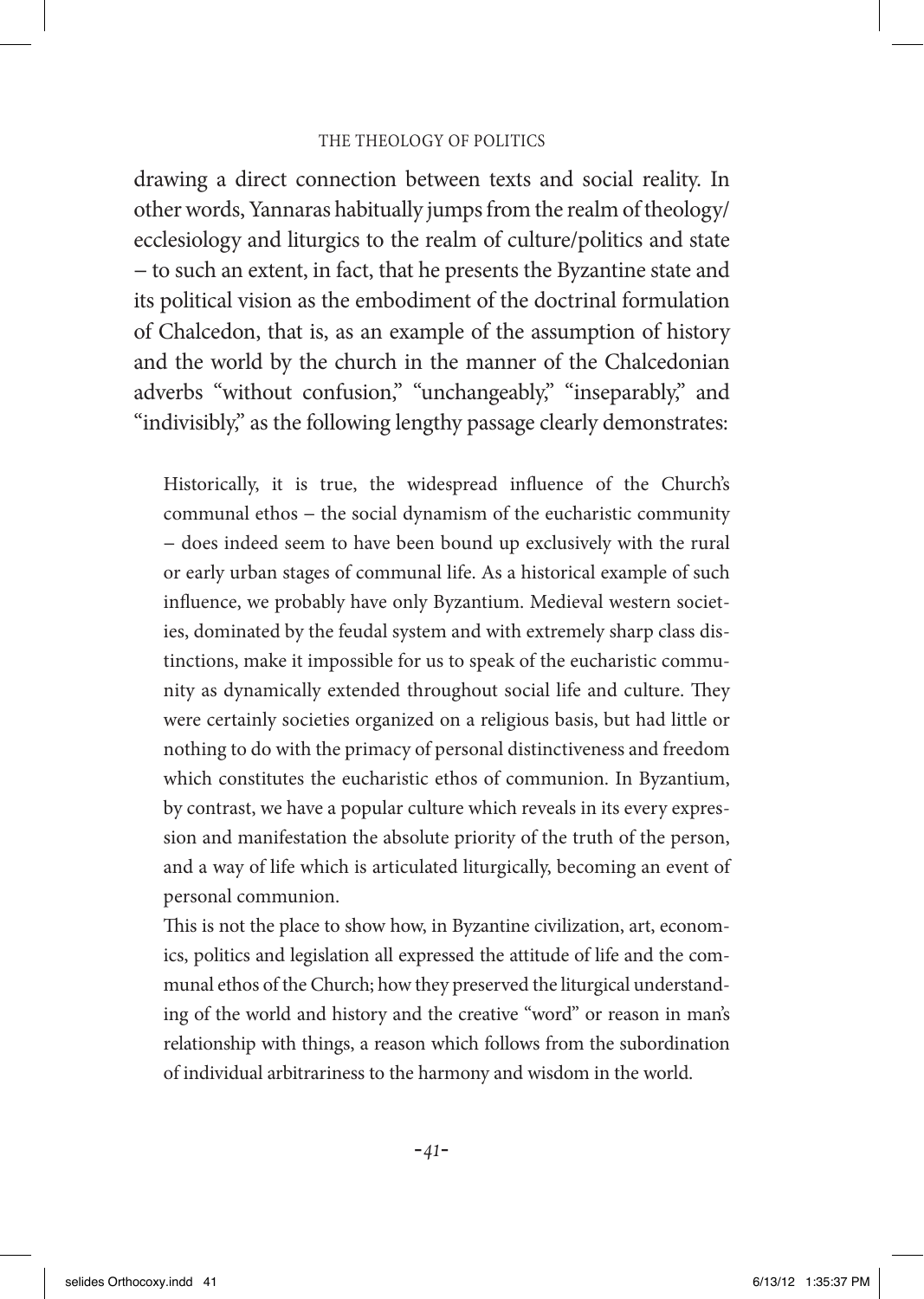#### orthodoxY AND POLITICAL theology

We may simply state the conclusion that, for a thousand years, Byzantium put into action the dynamic operation of eucharistic communion in the dimensions of the inhabited earth, the *oikoumene.* In Byzantium, the *oikoumene* takes on the mystical depth and dynamic meaning of the word *proslemma,* "that which has been assumed," as this term is used in the Christology of Chalcedon. The conceptual center of the *oikoumene*  is the Church, the supreme manifestation of the Wisdom of God which created the world, the fulfillment in history and dynamic continuation of the event of God's incarnation, where He assumes the irrationality of natural man so as to transform it into a rational principle of relationship and communion, into the archetypal city, the kingdom of God.

Within this process, there is a hard and fast distinction between the beauty of personal life and communion and the irrational impulses of natural barbarism. But at the same time its scope is unlimited in that the rudeness and disorder of the hordes who are outside this communion have to be assumed and grafted into the liturgy of life. In every aspect of its historical and cultural life, Byzantium brought about the assumption of whatever is natural, irrational or common, transfiguring it into communion and sacred history and God-manhood – into the Church.

With the fall of Byzantium, the social dynamism of the eucharistic community did not disappear; it simply contracted from the bounds of the inhabited world to those of the social and cultural life of *Romiosyne,*  the Christian people under the Ottoman yoke. For four whole centuries, local government, local justice, business and credit, associations and guilds in the Greek East under Turkish rule, functioned in a way that revealed a liturgical structure in the community, the priority of personal relationships and the pursuit of communal virtue. The liturgical structure of the enslaved Greek community was expressed with equal clarity in hospitality, popular song, dance, folk costume, architecture and iconography. All these manifestations of life and art serve to reveal a cultural level and ethos unattainable in later times, a real paradigm of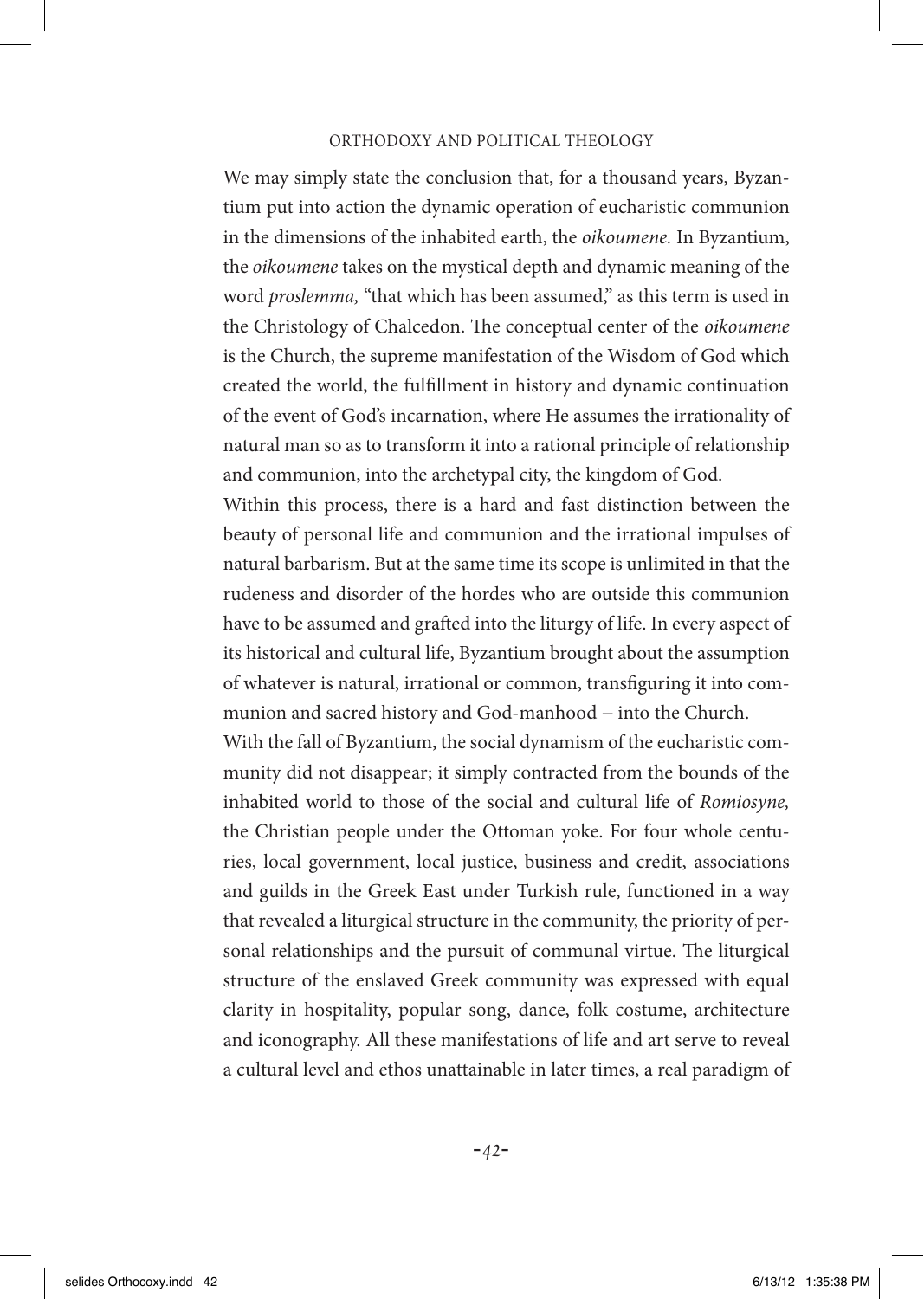social organization, and a rare sensitivity among the people, despite the absence of formal education.

It is the ethos of *personal* life and relationship, the total exclusion of any impersonal, rationalistic organization, which provides the basis for all aspects of social life. Nowadays we need to be exceptionally cultivated, and perhaps even to undertake special studies, in order to appreciate or even just to follow the amazing level of culture in that humiliated Hellenism. Yet we know that, at that time, this was not the level of a few experts but a general manifestation of popular sensitivity, down to the last village and monastery. The way community life operated during the Turkish occupation was born of the people's need and their virtue. It was the product of the people's ethos, not of theoretical, cerebral principles and axioms. Equally a product of the people's ethos was their completely original and genuine art, their song, their dancing, their costume and their festivals.

The free ethos of enslaved *Romiosyne* remains ultimately a model for a social realization which respects personal uniqueness and manifests the liturgical unity of human coexistence. The high point of this unity is the festival. The life of the community becomes part of the eucharistic cycle of feasts in the Church's life, the daily triumph of the Church over the irrationality of time and corruption. The traditional Greek festival always centered on the Church's commemoration of a saint; it was always a feast-day. Round this ecclesial event, the people joined in fellowship, singing and dancing and eating together. Differences and misunderstandings melted away; people declared their love, and the foundations were laid for new families. To this day, no form of socialism nor any rationalistically organized popular movement has been able to restore this genuine dimension of the popular festival, or to respond fully to man's deep-seated need for festivals.<sup>47</sup>

**47.** Christos Yannaras, *The Freedom of Morality*, transl. by Elizabeth